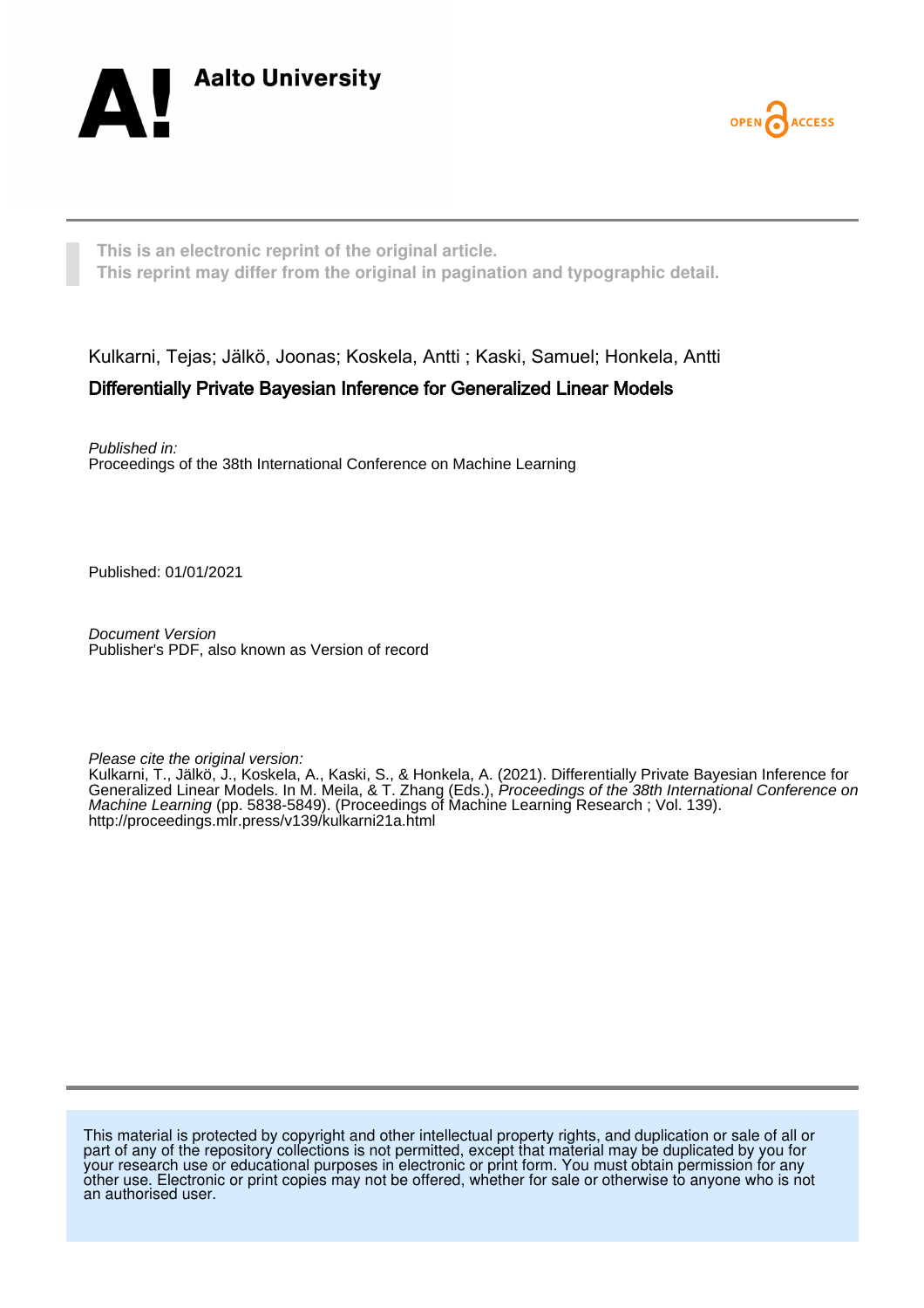# Differentially Private Bayesian Inference for Generalized Linear Models

Tejas Kulkarni  $^1\,$  Joonas Jälkö $^1\,$  Antti Koskela $^2\,$  Samuel Kaski $^{1\,3}\,$  Antti Honkela $^2\,$ 

# Abstract

Generalized linear models (GLMs) such as logistic regression are among the most widely used arms in data analyst's repertoire and often used on sensitive datasets. A large body of prior works that investigate GLMs under differential privacy (DP) constraints provide only private point estimates of the regression coefficients, and are not able to quantify parameter uncertainty.

In this work, with logistic and Poisson regression as running examples, we introduce a generic noise-aware DP Bayesian inference method for a GLM at hand, given a noisy sum of summary statistics. Quantifying uncertainty allows us to determine which of the regression coefficients are statistically significantly different from zero. We provide a tight privacy analysis and experimentally demonstrate that the posteriors obtained from our model, while adhering to strong privacy guarantees, are close to the non-private posteriors.

# 1. Introduction

Differential privacy (DP) [\(Dwork et al., 2006\)](#page-10-0) provides a strong framework for protecting the privacy of data subjects against privacy violations via models trained on their personal data. DP protection requires injecting noise to the learning process. Bayesian inference is a natural complement to DP, because it seeks to quantify the impact of noise to inference result in terms of quantifying the uncertainty of the result. In our work we seek to develop a Bayesian method to perform inference under DP and quantify the uncertainty caused by the injected noise for the widely used class of regression models, generalised linear models (GLMs). This method allows statistical inference

on the regression coefficients, such as determining which coefficients can be confidently inferred to be different from zero.

Using Bayesian inference to counter the noise injected to ensure DP was first proposed by [Williams and McSherry](#page-12-0) [\(2010\)](#page-12-0). The process is fairly straightforward for models where the joint distribution  $Pr[D, \theta, Z]$  over the data D, all parameters  $\theta$  and possible latent variables  $Z$  of interest is specified as part of the model. This was demonstrated by [Bernstein and Sheldon](#page-10-1) [\(2018\)](#page-10-1), who presented an efficient inference method for exponential family models of this form.

The problem becomes significantly more difficult for discriminative models such as regression models, where the model does not specify a distribution over the input data X but only target outputs Y and parameters  $Pr[Y, \theta | X]$ . This is because we also consider input  $X$  as private information, and thus we cannot observe it directly. On the other hand, the model does not specify a natural prior for  $X$  either. In order to solve this issue, we need to augment the model to include a prior for  $X$ . This was first demonstrated by [Bernstein and Sheldon](#page-10-2) [\(2019\)](#page-10-2), who developed a method for linear regression by placing a Gaussian prior on  $X$ . The method relies on the ability to express the model via a sufficient statistic of fixed size, and hence only applies to linear regression.

In our work we extend this sufficient statistics based noiseaware DP Bayesian inference framework for a much broader class of regression models, GLMs. These include many of the most widely used statistical models, such as logistic regression and Poisson regression. As GLMs typically have no sufficient statistics, this is achieved by approximating the joint distribution of the inputs and outputs under the GLM using a finite number of moments as approximate sufficient statistics and fitting the model parameters to match these moments.

Related work. Linear models have received a huge amount of attention under DP since its proposal. The techniques for point estimates for regression parameters fall to five main categories, a) *objective perturbation* [\(Chaudhuri et al.,](#page-10-3) [2011;](#page-10-3) [Kifer and Machanavajjhala, 2011;](#page-11-0) [Zhang et al., 2012;](#page-12-1) [Iyengar et al., 2019\)](#page-10-4), b) *output perturbation* [\(Wu et al.,](#page-12-2)

<sup>&</sup>lt;sup>1</sup>Helsinki Institute for Information Technology HIIT, Department of Computer Science, Aalto University, Finland <sup>2</sup>Helsinki Institute for Information Technology HIIT, Department of Computer Science, University of Helsinki, Finland <sup>3</sup>Department of Computer Science, University of Manchester, United Kingdom. Correspondence to: Tejas Kulkarni <tejasvijaykulkarni@gmail.com>, Antti Honkela <antti.honkela@helsinki.fi>.

*Proceedings of the*  $38<sup>th</sup>$  *International Conference on Machine Learning*, PMLR 139, 2021. Copyright 2021 by the author(s).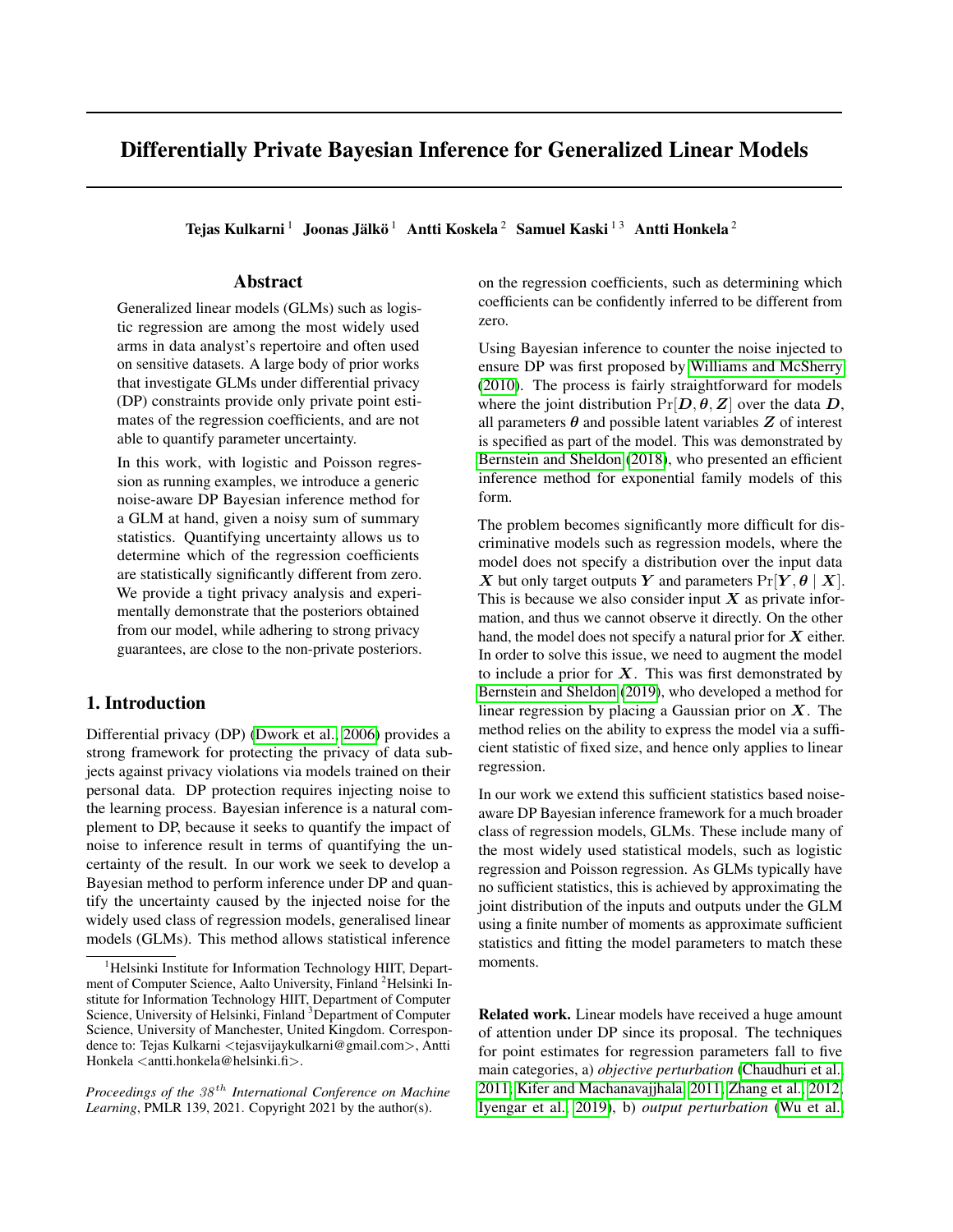[2017;](#page-12-2) [Zhang et al., 2017\)](#page-12-3), c) *gradient perturbation* [\(Bassily](#page-10-5) [et al., 2014;](#page-10-5) [Abadi et al., 2016\)](#page-10-6), d) *subsample and aggregate* [\(Smith, 2008;](#page-11-1) [Dwork and Smith, 2010;](#page-10-7) [Barrientos et al.,](#page-10-8) [2019\)](#page-10-8), and e) *sufficient statistic perturbation (SSP)* [\(McSh](#page-11-2)[erry and Mironov, 2009;](#page-11-2) [Vu and Slavkovic, 2009;](#page-11-3) [Sheffet,](#page-11-4) [2017;](#page-11-4) [Wang, 2018\)](#page-11-5). Other representative works that specifically study *generalized linear models* (GLMs) more generally under various DP models include [\(Kifer et al., 2012;](#page-11-6) [Jain and Thakurta, 2014;](#page-10-9) [Pihur et al., 2018;](#page-11-7) [Wang et al.,](#page-11-8) [2019;](#page-11-8) [2021\)](#page-11-9). Only a handful of these works, e.g. [\(Sheffet,](#page-11-4) [2017;](#page-11-4) [Barrientos et al., 2019\)](#page-10-8), quantify the uncertainty in the model parameter estimates via frequentist tools such as confidence intervals and hypothesis testing.

To quantify the uncertainty beyond the frequentist tools, many Bayesian inference techniques under DP setting have been proposed, starting from the seminal work of [Williams](#page-12-0) [and McSherry](#page-12-0) [\(2010\)](#page-12-0). The field can be roughly clustered into three broad categories:

- 1. *sufficient statistics perturbation* based inference [\(Foulds et al., 2016;](#page-10-10) [Zhang et al., 2016;](#page-12-4) [Honkela et al.,](#page-10-11) [2018;](#page-10-11) [Bernstein and Sheldon, 2018;](#page-10-1) [2019;](#page-10-2) [Park et al.,](#page-11-10) [2020\)](#page-11-10)
- 2. *gradient perturbation* based Markov chain Monte Carlo (MCMC) [\(Wang et al., 2015;](#page-11-11) [Zhang et al., 2016;](#page-12-4) Li et al.,  $2019a$ ) and variational inference (VI) (Jälkö [et al., 2017\)](#page-11-13)
- 3. *DP posterior sampling* [\(Dimitrakakis et al., 2014;](#page-10-12) [Foulds et al., 2016;](#page-10-10) [Zhang et al., 2016;](#page-12-4) Heikkilä et al., [2019;](#page-10-13) [Yıldırım and Ermis¸, 2019\)](#page-12-5).

Categories 2 and 3 aim to provide a general-purpose solution for differentially private Bayesian inference. However, the output of these mechanisms is an approximation of the posterior distribution where the impact of added uncertainty from privacy is not quantified. Category 1 is most closely related to our work. In these works, posterior distribution of the model parameters is captured through perturbed sufficient statistics, but also here many approaches fail to quantify the impact of the added uncertainty from privacy.

Among the several approaches proposed, inference techniques based on *sufficient statistics perturbation* stand out due to their computational efficiency and accuracy [\(Wang,](#page-11-5) [2018\)](#page-11-5). Unlike DP variants of general purpose MCMC methods, the privacy cost of training in a sufficient statistics based model is typically invariant to the number of iterations/posterior samples. We only pay once to perturbs the sum of sufficient statistics and then rely on the postprocessing property of DP to run iterative inference without additional privacy cost.

Main contributions. The main contributions of this work are as follows:

- We derive noise-aware DP Bayesian inference for GLMs based on approximate sufficient statistics from low-order polynomials.
- We prove tight  $(\epsilon, \delta)$ -DP bounds for releasing the approximate sufficient statistics.
- We demonstrate accurate privacy-preserving inference of which regression coefficients are significantly different from zero.
- We demonstrate high degree of similarity between the privacy-preserving and non-private posterior distributions for GLMs even under strong privacy for moderately sized data.

# 2. Background

### <span id="page-2-2"></span>2.1. Differential Privacy (DP)

Assume a generic dataset  $D \in \mathbb{R}^{N \times d}$  containing ddimensional records of  $N$  individuals. We define neighbourhood relation  $D \sim D'$  when  $D'$  can be obtained from  $D$  by replacing a single record. [Dwork et al.](#page-10-0) [\(2006\)](#page-10-0) proposed the following notion:

**Definition 2.1.** *For*  $\epsilon \geq 0, \delta \geq 0$ *, a randomized mechanism*  $M$  *satisfies*  $(\epsilon, \delta)$ -differential privacy if for all neighbouring  $d{\text{at}} \text{a} \text{.}$   $\mathbf{B} \sim \mathbf{D}'$ , and for all outputs  $O \subseteq Range(\mathcal{M})$ , *the following constraint holds:*

<span id="page-2-0"></span>
$$
\Pr[\mathcal{M}(\mathbf{D}) \in O] \le \exp(\epsilon) \times \Pr[\mathcal{M}(\mathbf{D}') \in O] + \delta. \quad (1)
$$

Lower values of  $\epsilon$  and  $\delta$  provide stronger privacy.

The condition [\(1\)](#page-2-0) can often be satisfied, for example, by adding Gaussian noise to a function of the dataset such that every individual's contribution is masked. A key property of DP is its robustness to post-processing: the privacy loss of M cannot be increased by applying any randomized function independent of the data to M's output.

The concept of *sensitivity* measures the worst-case impact of an individual's record on the output of a function.

**Definition 2.2.** *The*  $L_2$ -sensitivity  $\Delta_t$  *of a function*  $t$  :  $\mathbb{R}^{N \times d} \rightarrow \mathbb{R}^m$  *is defined as*  $\Delta_t = \max_{D \sim D'} ||t(D) \boldsymbol{t}(\boldsymbol{D}')||_2.$ 

Analytic Gaussian Mechanism [\(Balle and Wang, 2018\)](#page-10-14). [Balle and Wang](#page-10-14) [\(2018\)](#page-10-14) proposed an algorithmic noise calibration strategy based on the Gaussian cumulative density function (CDF) to obtain a mechanism that adds the least amount of Gaussian noise needed for  $(\epsilon, \delta)$ -DP.

Definition 2.3. *(Analytic Gaussian Mechanism) For any*  $\epsilon \geq 0, \delta \in [0, 1]$ , a mechanism  $\mathcal{M}(D) = t(D) + \zeta$  with *sensitivity*  $\Delta_t$  *satisfies*  $(\epsilon, \delta)$ -DP with  $\zeta \sim \mathcal{N}(0, \sigma^2 I)$  iff

<span id="page-2-1"></span>
$$
\Phi\left(\frac{\Delta_t}{2\sigma} - \frac{\epsilon\sigma}{\Delta_t}\right) - \exp(\epsilon)\Phi\left(-\frac{\Delta_t}{2\sigma} - \frac{\epsilon\sigma}{\Delta_t}\right) \le \delta. \quad (2)
$$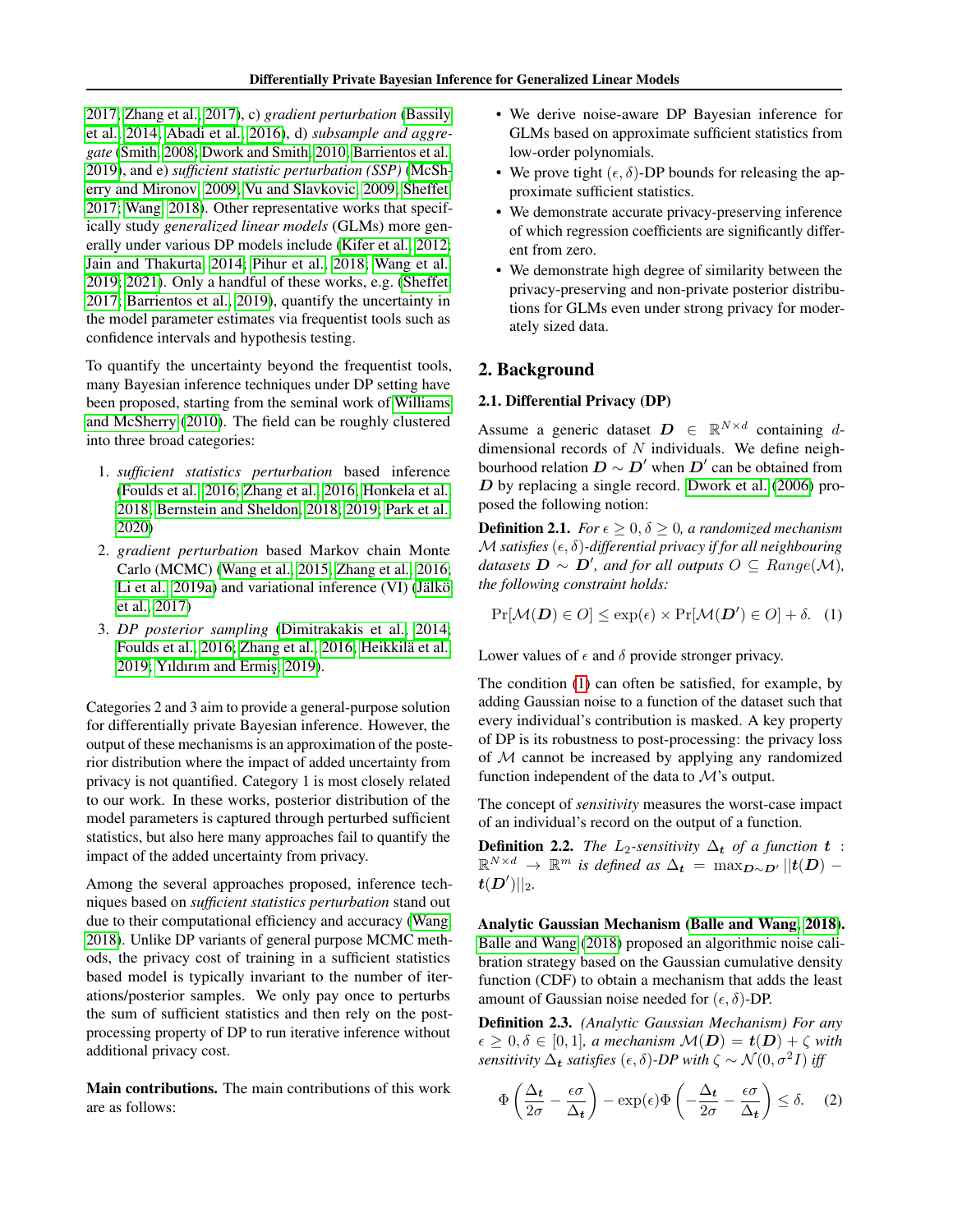We use the implementation based on Algorithm 1 of [Balle](#page-10-14) [and Wang](#page-10-14) [\(2018\)](#page-10-14) to find a minimal  $\sigma$  that satisfies the condition  $(2)$ .

#### 2.2. Bayesian inference based on sufficient statistics

For certain statistical models, the information about data needed for parameter inference can be captured by a limited number of *sufficient statistics*. Sufficient statistics are available for exponential family models, such as linear regression. For Bayesian linear regression, the sufficient statistics are  $\boldsymbol{s} = \sum_{i=1}^N \boldsymbol{t}(\boldsymbol{x}_i, y_i) = [\boldsymbol{X}^T\boldsymbol{X}, \boldsymbol{X}^T\boldsymbol{y}, \boldsymbol{y}^T\boldsymbol{y}],$  where  $\mathbf{X} \in \mathbb{R}^{N \times d}$ . With access to  $\mathbf{s}$  ( $\mathcal{O}(N)$  operation), we can evaluate the total log-likelihood  $\log(\prod_{i=1}^{N} \Pr[y_i | \bm{x}_i, \bm{\theta}] ) =$  $\sum_{i=1}^{N} \log(\Pr[y_i|\boldsymbol{x}_i, \boldsymbol{\theta}])$  or its gradients in nearly a constant time. As a consequence, running time of a training algorithm taking  $K$  passes over data reduces substantially to  $\mathcal{O}(N+K)$  from  $\mathcal{O}(NK)$ .

# 2.3. Privacy-preserving posterior inference with sufficient statistics

Consider a conditional probabilistic model  $Pr[y|\theta, X]$ where the information in  $(X, y)$  needed for inference of  $\theta$  can be represented by sufficient statistics  $s \in \mathbb{R}^m$ . Let  $\boldsymbol{\theta} \in \mathbb{R}^d$  denote the regression parameters. In order to adapt the model for DP, we need to make additional assumptions on  $X$ . Following [Bernstein and Sheldon](#page-10-2) [\(2019\)](#page-10-2), we assume  $X \sim \mathcal{N}(0, \Sigma)$ , where  $\Sigma \in \mathbb{R}^{d \times d}$  is an additional parameter denoting the input data covariance matrix. We guarantee privacy by operating solely on the perturbed sufficient statistics, denoted by  $z \in \mathbb{R}^m$ . The noise-aware joint posterior distribution of the model parameters  $\theta$ ,  $\Sigma$ , given noisy sufficient statistics z is

$$
\Pr[\theta, \Sigma | z] \propto \Pr[\theta, \Sigma, z] = \int_s \Pr[\theta, \Sigma, s, z] ds
$$
  
= 
$$
\int_s \Pr[\theta] \Pr[\Sigma] \Pr[s \mid \theta, \Sigma] \Pr[z \mid s] ds,
$$
 (3)

where  $Pr[\theta]$  and  $Pr[\Sigma]$  are the priors for model parameters and the privacy inducing noise is quantified by the term  $Pr[z \mid s]$ . Figure [1](#page-3-0) depicts above model. The remaining challenge is to define the probabilistic model for the latent sufficient statistics s.

Normal approximation of s. We obtain the sufficient statistic distribution Pr[ $s | \theta, \Sigma$ ] by marginalizing over the data:  $Pr[s \mid \theta, \Sigma] = \int_{X,y:t(X,y)=s} Pr[X, y]$  $\theta$ ,  $\Sigma$  dX dy. However, this integral is in general intractable due to (possibly infinite) number of combinations of  $\mathbf{X} \in \mathbb{R}^{N \times d}$ ,  $\mathbf{y} \in \mathbb{R}^{N}$  that produce the sufficient statistic  $s$ . As  $s$  is a sum of individual sufficient statistics  $t(x_i, y_i)$ , [Bernstein and Sheldon](#page-10-2) [\(2019\)](#page-10-2) proposed to approximate  $Pr[s | \theta, \Sigma]$  as a multivariate normal distribution

 $\mathcal{N}(\bm{s} \mid N \bm{\mu_s}, N \bm{\Sigma_s})$ , according to the central limit theorem, $^1$  $^1$ with mean  $\mu_s = \mathbb{E}[s]$  and covariance  $\Sigma_s = \text{Cov}[s]$ .

#### 2.4. Generalized linear models

Generalized linear models (GLMs, [Nelder and Wedderburn,](#page-11-14) [1972\)](#page-11-14) include some of the most commonly used statistical models. GLMs extend linear regression by allowing for the possibility of more general outcome distributions such as binary, count, and heavy-tailed observations, and using a linear model for the mean parameter of the outcome distribution.

Denoting the input  $x \in \mathbb{R}^d$  and unknown regression parameter  $\boldsymbol{\theta} \in \mathbb{R}^d$ , GLMs use a link function g to associate the linear model  $x^T \theta$  to the mean of a response variable  $y \in \mathbb{R}$  as  $\mathbb{E}[y] = \mu = g^{-1}(\boldsymbol{x}^T \boldsymbol{\theta}),$  where  $g^{-1} : \mathbb{R} \to \mathbb{R}$ is the inverse link function. Typical examples of GLMs include logistic regression with binomial model for  $y$  and logistic link  $g(\mu) = \log(\frac{\mu}{1-\mu})$ , as well as Poisson regression with Poisson distribution for  $y$ , usually combined with the log-link  $q(\mu) = \log(\mu)$ .

<span id="page-3-0"></span>GLMs do not generally admit finite sufficient statistics. [Hug](#page-10-15)[gins et al.](#page-10-15) [\(2017\)](#page-10-15) propose the PASS-GLM framework to develop polynomial approximations of degree  $m$  to GLMs that admit sufficient statistics. Sufficient statistics for such a polynomial approximation can be seen as summary statistics or approximate sufficient statistics for the original GLM.



Figure 1: Differentially Private Bayesian GLM

# 3. Privacy-preserving Bayesian inference for GLMs

### 3.1. Model and problem formulation

We consider the usual centralised DP setting where a dataset  $D = \{X, y\} = \{(x_1, y_1), \ldots, (x_N, y_N)\}\)$  is a multiset of N observations. Motivated by the PASS-GLM approach, we summarise the data using low-order moments of  $D$  that are useful for inference of the particular GLM.

<span id="page-3-1"></span> $1$ <sup>1</sup>The central limit theorem ensures the asymptotic accuracy of this approximation.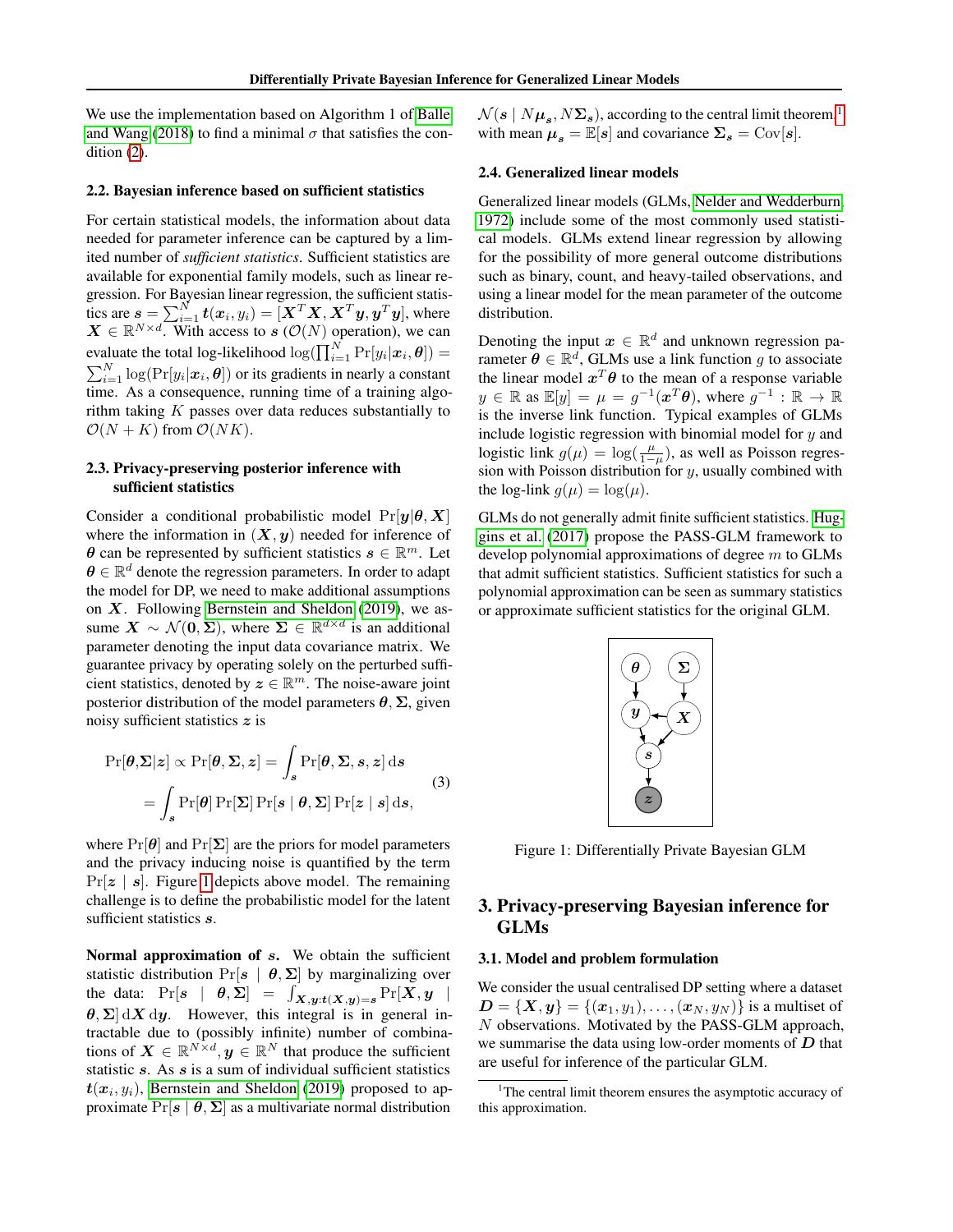The data holder computes the sum of summary statistics s for D and releases a perturbed version  $z = s + \zeta =$  $\sum_{i=1}^{N} t(x_i, y_i) + \zeta$  with noise  $\zeta$  drawn from the analytic Gaussian mechanism defined in Section [2.1.](#page-2-2) The data holder also releases the details of the target GLM and DP mechanism. With access to  $z$  and the noise mechanism, our goal is to design a noise-aware method for inferring the posterior distributions of the model parameters  $\theta$  and  $\Sigma$  for representative GLMs — logistic and Poisson regression.

#### 3.2. Normal approximation of the summary statistics

Following [Bernstein and Sheldon](#page-10-2) [\(2019\)](#page-10-2), we model  $x_i \in$  $\mathbb{R}^d$  as  $x_i \sim \mathcal{N}^d(\mathbf{0}, \Sigma)$ , with an unknown covariance matrix  $\Sigma \in \mathbb{R}^{d \times d}$ . This assumption can also be justified from the maximum entropy principle.

Recall that we approximate the distribution of the sum of summary statistics  $Pr[s | \theta, \Sigma]$  with a normal approximation  $Pr[s | \theta, \Sigma] \approx \mathcal{N}(s | N\mu_s, N\Sigma_s)$ . Next we show how to obtain the mean and covariance of the summary statistics analytically under our model. Note that we could also estimate these moments numerically, which might be easier for certain models, but creates an extra computational cost.

# Closed forms for the entries of  $\mu_s$  and  $\Sigma_s$  for logistic regression.

Assuming  $y_i \in \{-1, 1\}$ , the logistic regression model can be written as

$$
\Pr[y_i|\boldsymbol{x}_i,\boldsymbol{\theta}] = \sigma(\boldsymbol{x}_i^T\boldsymbol{\theta})^{\frac{1+y_i}{2}}(1-\sigma(\boldsymbol{x}_i^T\boldsymbol{\theta}))^{\frac{1-y_i}{2}},\qquad(4)
$$

where  $\sigma(x) = \frac{1}{1 + \exp(-x)}$  denotes the sigmoid function. Motivated by the success of a second order PASS-GLM approximation for logistic regression, we use the same summary statistic, presented in Figure [2.](#page-5-0) We begin our calculations by computing the  $a$ -th moment of  $y$ :

$$
\mathbb{E}[y^a \mid \boldsymbol{x}] = (-1)^a \left( \frac{\exp(\boldsymbol{x}^T \boldsymbol{\theta})}{1 + \exp(\boldsymbol{x}^T \boldsymbol{\theta})} \right) + (1)^a \frac{1}{1 + \exp(\boldsymbol{x}^T \boldsymbol{\theta})}
$$
\n
$$
= \begin{cases} 1, & \text{for even a's} \\ \frac{1 - \exp(\boldsymbol{x}^T \boldsymbol{\theta})}{1 + \exp(\boldsymbol{x}^T \boldsymbol{\theta})}, & \text{for odd a's.} \end{cases} (5)
$$

The entries in  $\mu_s$  and  $\Sigma_s$  are indexed by the non-negative integer exponents a, b, c, d such that  $a + b = m$ ,  $c + d =$  $m, m \leq 2$ . Therefore, for all i, jth co-ordinates in x, the corresponding entries in  $\mu_s$  and  $\Sigma_s$  can be populated using Equation [5](#page-4-0) as below:

1. 
$$
\mathbb{E}[x_i^a y^a x_j^b y^b] = \mathbb{E}_{\mathbf{x}}[x_i^a x_j^b \mathbb{E}_{y|\mathbf{x}}[y^{a+b}]]
$$
  
\n
$$
= \begin{cases} \mathbb{E}_{\mathbf{x}}[x_i^a x_j^b], & \text{for even } a+b \text{'s} \\ \mathbb{E}_{\mathbf{x}}[x_i^a x_j^b \frac{1-\exp(\mathbf{x}^T \boldsymbol{\theta})}{1+\exp(\mathbf{x}^T \boldsymbol{\theta})}] & \text{for odd } a+b \text{'s} \end{cases}
$$

2.  $Cov[x_i^a x_j^b y^{a+b}, x_k^c x_l^d y^{c+d}]$  =  $\mathbb{E}_{\boldsymbol{x}}[x_i^ax_j^bx_k^cx_l^dy^{a+b+c+d}] - \mathbb{E}[x_i^ax_j^by^{a+b}]\mathbb{E}[x_k^cx_l^dy^{c+d}]$  We can further simplify the covariance entries based on the parity of  $a + b + c + d$ .

(a) When both  $a + b$  and  $c + d$  are even.

$$
\begin{aligned} &\text{Cov}[x_i^a x_j^b y^{a+b}, x_k^c x_l^d y^{c+d}] \\ &= \mathbb{E}_{\mathbf{x}}[x_i^a x_j^b x_k^c x_l^d] - \mathbb{E}_{\mathbf{x}}[x_i^a x_j^b] \mathbb{E}_{\mathbf{x}}[x_k^c x_l^d] \end{aligned}
$$

]

(b) When both  $a + b$  and  $c + d$  are odd.

$$
\begin{aligned} &\text{Cov}[x_i^a x_j^b y^{a+b}, x_k^c x_l^d y^{c+d}] \\ &= \mathbb{E}_{\boldsymbol{x}}[x_i^a x_j^b x_k^c x_l^d \left( \frac{1 - \exp(\boldsymbol{x}^T \boldsymbol{\theta})}{1 + \exp(\boldsymbol{x}^T \boldsymbol{\theta})} \right)] \\ &- \mathbb{E}_{\boldsymbol{x}}[x_i^a x_j^b \left( \frac{1 - \exp(\boldsymbol{x}^T \boldsymbol{\theta})}{1 + \exp(\boldsymbol{x}^T \boldsymbol{\theta})} \right)] \\ &\mathbb{E}_{\boldsymbol{x}}[x_k^c x_l^d \left( \frac{1 - \exp(\boldsymbol{x}^T \boldsymbol{\theta})}{1 + \exp(\boldsymbol{x}^T \boldsymbol{\theta})} \right)] \end{aligned}
$$

(c) When  $a + b$  is even and  $c + d$  is odd.

$$
\begin{aligned} &\text{Cov}[x_i^a x_j^b y^{a+b}, x_k^c x_l^d y^{c+d}] \\ &= \mathbb{E}_{\boldsymbol{x}}[x_i^a x_j^b x_k^c x_l^d \left( \frac{1 - \exp(\boldsymbol{x}^T \boldsymbol{\theta})}{1 + \exp(\boldsymbol{x}^T \boldsymbol{\theta})} \right)] \\ &- \mathbb{E}_{\boldsymbol{x}}[x_i^a x_j^b] \mathbb{E}_{\boldsymbol{x}}\left[ x_k^c x_l^d \left( \frac{1 - \exp(\boldsymbol{x}^T \boldsymbol{\theta})}{1 + \exp(\boldsymbol{x}^T \boldsymbol{\theta})} \right) \right] \end{aligned}
$$

(d) Case  $a + b$  is odd and  $c + d$  is even follows identically from the previous case.

<span id="page-4-0"></span>**Taylor series expansion.** The non-linear term  $\frac{1-\exp(x^T\theta)}{1+\exp(x^T\theta)}$  $1+\exp(\boldsymbol{x}^T\boldsymbol{\theta})$ makes the expectation in previous formulas intractable. We approximate this using a truncated Taylor series. The first two terms of the Taylor series approximation for  $\frac{1-\exp(x^T\theta)}{1+\exp(x^T\theta)}$  $1+\exp(\boldsymbol{x}^T\boldsymbol{\theta})$ are  $-\frac{x^T\theta}{2} + \frac{(x^T\theta)^3}{24}$ . This approximation is reasonably accurate as long as  $x^T \theta \in [-1, 1]$ . We now approximate one of the expectations from the cases above:

$$
\mathbb{E}_{\mathbf{x}}[x_i^a x_j^b x_k^c x_l^d \left( \frac{1 - \exp(\mathbf{x}^T \boldsymbol{\theta})}{1 + \exp(\mathbf{x}^T \boldsymbol{\theta})} \right)]
$$
\n
$$
\approx \mathbb{E}_{\mathbf{x}}[x_i^a x_j^b x_k^c x_l^d \left[ -\frac{\mathbf{x}^T \boldsymbol{\theta}}{2} + \frac{(\mathbf{x}^T \boldsymbol{\theta})^3}{24} \right]]
$$
\n
$$
= -\frac{\mathbb{E}_{\mathbf{x}}[x_i^a x_j^b x_k^c x_l^d (\mathbf{x}^T \boldsymbol{\theta})]}{2} + \frac{\mathbb{E}_{\mathbf{x}}[x_i^a x_j^b x_k^c x_l^d (\mathbf{x}^T \boldsymbol{\theta})^3]}{24}
$$
\n
$$
= \frac{-\sum_{n=1}^d \theta_n \mathbb{E}_{\mathbf{x}}[x_i^a x_j^b x_k^c x_l^d x_n]}{2} + \frac{\sum_{e:\sum_{o=1}^d e_o = 3} {d_o \choose e} (\prod_{n=1}^d \theta_n^{e_n}) (\mathbb{E}_{\mathbf{x}}[x_i^a x_j^b x_k^c x_l^d \prod_{n=1}^d x_n^{e_n}])}{24}.
$$

In the derivation above, the term  $(x^T \theta)^3$  is expanded using the multinomial theorem. We can approximate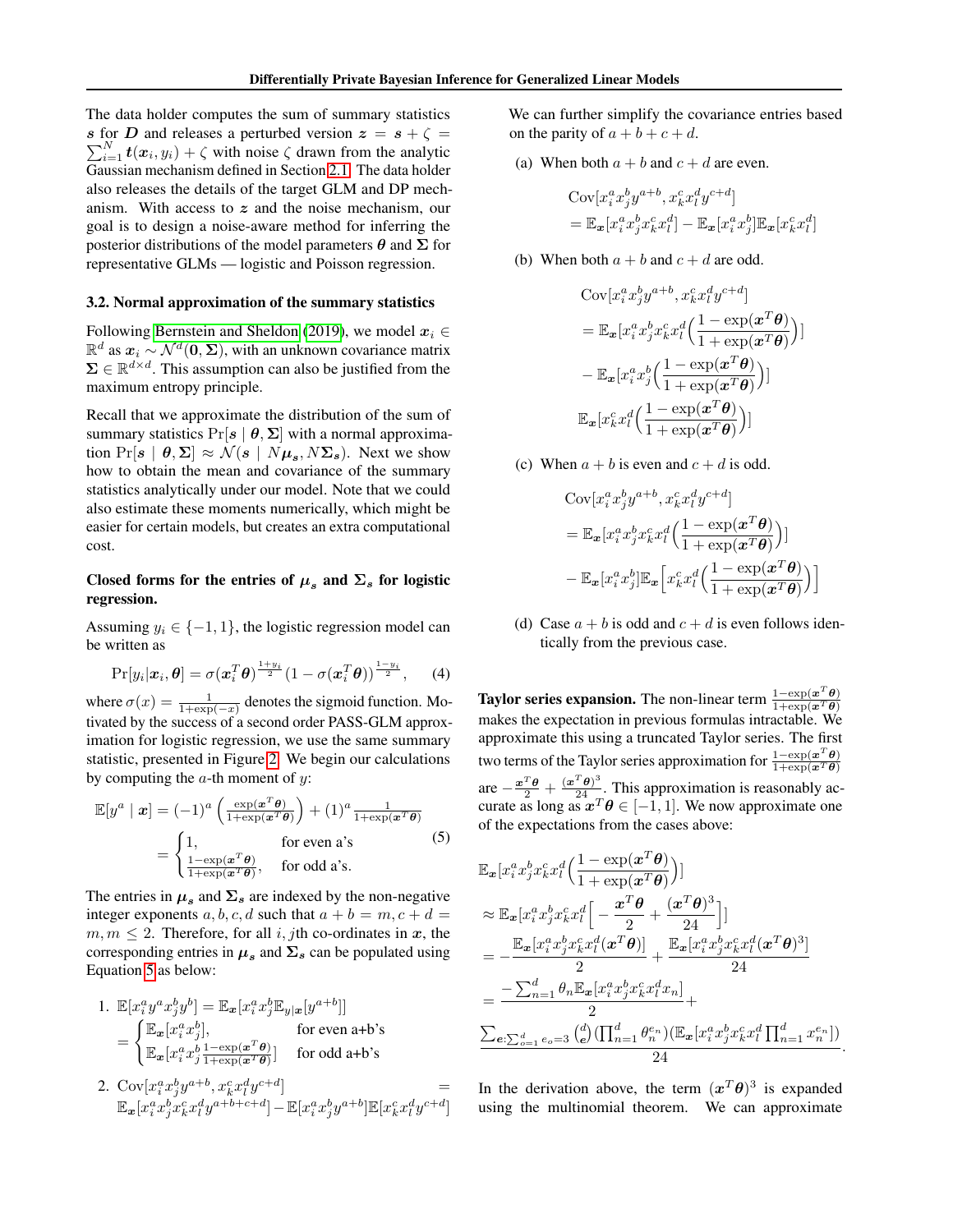<span id="page-5-0"></span>
$$
\boldsymbol{t}(\boldsymbol{x},y) = \left[1, x_1y, x_2y, x_3y, x_4y, x_1^2y^2, x_2^2y^2, x_3^2y^2, x_4^2y^2, x_1x_2y^2, x_1x_3y^2, x_1x_4y^2, x_2x_3y^2, x_2x_4y^2, x_3x_4y^2\right]
$$

Figure 2: An example of a second order (i.e.  $m = 2$ ) approximate sufficient statistic  $t(x, y)$  for logistic regression when  $d=4$ .

 $\mathbb{E}_{\bm{x}}[x_i^a x_j^b \left( \frac{1-\exp(\bm{x}^T\bm{\theta})}{1+\exp(\bm{x}^T\bm{\theta})} \right)]$  $\frac{1-\exp(x^T\theta)}{1+\exp(x^T\theta)}$  using similar calculations. The corresponding calculations for Poisson regression are found in the Supplement.

Evaluation of higher-order Gaussian moments. Now that our closed forms for the entries of  $\mu_s$  and  $\Sigma_s$  only include the sum of monomials, what remains is the actual evaluation of these Gaussian moments. We use the *Isserlis' theorem* [\(Wick, 1950\)](#page-12-6) to compute these moments. This theorem presents even-degree moments of a zero-centered multivariate Gaussian variable as a sum of products of  $\Sigma$ entries.

<span id="page-5-1"></span>**Theorem 3.1.** *Isserlis' theorem [\(Wick, 1950\)](#page-12-6). Let*  $x \sim$ N <sup>d</sup> (0, Σ) *be a* d−*dimensional random variable. Then*

$$
\mathbb{E}[x_1,\dots,x_d]=\sum_{p\in P_d^2}\prod_{\{i,j\}\in p}\mathbb{E}[x_ix_j]=\sum_{p\in P_d^2}\prod_{\{i,j\}\in p}\Sigma_{ij},
$$

*where* d *is assumed to be an even number and* P *is the set of all possible ways of partitioning*  $\{1, \dots, d\}$  *in to pairs*  $\{i, j\}$ *. For odd d's,*  $\mathbb{E}[x_1, \dots, x_d] = 0$ *.* 

A few examples of moment calculations using Isserlis' theorem are found in the Supplement.

Computational complexity for moment population. For a normal approximation of a second order summary statistics, we require moments of degree 2, 4, and 6 to populate  $\frac{(d+1)^2(d+2)^2}{8} + \frac{(d+1)(d+2)}{2}$  $\frac{2^{(d+2)}}{2} \in \mathcal{O}(\frac{d^4}{8})$  $\frac{d^4}{8}$ ) unique entries in  $\mu_s, \Sigma_s$ . Under a normal model for X, these can all be computed from the covariance of  $X$ .

<span id="page-5-2"></span>Proposition 3.2. *To evaluate a moment with degree* 2k*, Theorem* [3.1](#page-5-1) generates  $\frac{(2k-1)!}{2^{k-1}(k-1)!}$  partitions (number of *summands) each containing* k *entries.*

Applying Proposition [3.2,](#page-5-2) we calculate that for a single degree 2, 4 and 6 moment, we need to perform at-most 1, 6, and 45 unique multiplications. However, modern hardware can compute each moment in nearly a constant time with clever caching and indexing tricks. So a very loose upper bound on the order of operations performed in each iteration is  $\mathcal{O}(d^4)$ .

#### 3.3. Satisfying DP

The last step in our model is to define  $Pr[z|s]$ . In order to bound the global sensitivity, we assume that each input instance has a bounded  $L_2$ -norm, i.e.  $||x||_2 \leq R$ .

#### 3.3.1. LOGISTIC REGRESSION

Sensitivity analysis. Recall that the approximate sufficient statistics for logistic regression contain both linear and quadratic terms. To this end, we define the functions  $t_1:\mathbb{R}^d\rightarrow\mathbb{R}^d$  and  $t_2:\mathbb{R}^d\rightarrow\mathbb{R}^{{d+2}\choose{2}}$  as

<span id="page-5-3"></span>
$$
t_1(\boldsymbol{x}) = \boldsymbol{x},
$$
  
\n
$$
t_2(\boldsymbol{x}) = [x_1^2 \ \dots \ x_d^2 \ \sqrt{2} x_1 x_2 \ \dots \ \sqrt{2} x_{d-1} x_d]^T.
$$
 (6)

Using this notation, the approximate sufficient statistics are given as  $[1, yt_1(\bm{x}), y^2t_2(\bm{x})]$ , which due to  $y \in \{-1, 1\}$ yields  $t(x, y) = [1, yt_1(x), t_2(x)]$ . We consider a Gaussian mechanism where we release the linear and quadratic terms simultaneously. When compared to individual releases of  $yt_1(x)$  and  $t_2(x)$ , this leads to a better utility.

<span id="page-5-6"></span>**Lemma 3.3.** Let  $t_1$  and  $t_2$  be defined as in [\(6\)](#page-5-3) and *let*  $\sigma_1, \sigma_2 > 0$ *. Let*  $s_1 = \sum_{i=1}^{N} y_i t_1(x_i)$  *and*  $s_2 =$  $\sum_{i=1}^{N} t_2(\boldsymbol{x}_i)$ *. Consider the mechanism* 

$$
\mathcal{M}(\boldsymbol{s}) = \begin{bmatrix} \mathbf{S}_1 \\ \mathbf{S}_2 \end{bmatrix} + \mathcal{N} \left( 0, \begin{bmatrix} \sigma_1^2 I_d & 0 \\ 0 & \sigma_2^2 I_{d_2} \end{bmatrix} \right),
$$

where  $d_2 = \binom{d+2}{2}$ . Assuming  $||\mathbf{x}||_2 \leq R$ , the tight  $(\epsilon, \delta)$ -*DP for* M *is obtained by considering a Gaussian mecha* $n$ ism with noise variance  $\sigma_1^2$  and sensitivity

<span id="page-5-5"></span><span id="page-5-4"></span>
$$
\Delta = \sqrt{\frac{\sigma_2^2}{2\sigma_1^2} + 2R^2 + 2\frac{\sigma_1^2}{\sigma_2^2}R^4}.
$$

*Proof.* Let  $(x, y), (x', y')$  be the neighboring inputs. For the first order terms we have

$$
||yt_1(\boldsymbol{x}) - y't_1(\boldsymbol{x}')||_2^2 = ||y\boldsymbol{x}||^2 + ||y'\boldsymbol{x}'||^2 - 2\langle y\boldsymbol{x}, y'\boldsymbol{x}'\rangle
$$
  
\n
$$
= ||\boldsymbol{x}||^2 + ||\boldsymbol{x}'||^2 - 2yy'\langle \boldsymbol{x}, \boldsymbol{x}'\rangle
$$
  
\n
$$
\leq 2R^2 - 2yy'\langle \boldsymbol{x}, \boldsymbol{x}'\rangle,
$$
  
\n(7)

and for the second order terms (see the Supplements)

$$
||t_2(\boldsymbol{x}) - t_2(\boldsymbol{x}')||_2^2 = ||\boldsymbol{x}||^4 + ||\boldsymbol{x}'||^4 - 2\langle \boldsymbol{x}, \boldsymbol{x}' \rangle^2
$$
  
\$\leq 2R^4 - 2\langle \boldsymbol{x}, \boldsymbol{x}' \rangle^2\$. (8)

For a single input  $(x, y)$ , we have that

$$
\mathcal{M}(\boldsymbol{x}) \sim \begin{bmatrix} y t_1(\boldsymbol{x}) \\ t_2(\boldsymbol{x}) \end{bmatrix} + \mathcal{N} \left( 0, \begin{bmatrix} \sigma_1^2 I_d & 0 \\ 0 & \sigma_2^2 I_{d_2} \end{bmatrix} \right) \\ \sim \begin{bmatrix} I_d & 0 \\ 0 & \frac{\sigma_2}{\sigma_1} I_{d_2} \end{bmatrix} \left( \begin{bmatrix} y t_1(\boldsymbol{x}) \\ \frac{\sigma_1}{\sigma_2} t_2(\boldsymbol{x}) \end{bmatrix} + I_{d+d_2} \mathcal{N}(0, \sigma_1^2) \right).
$$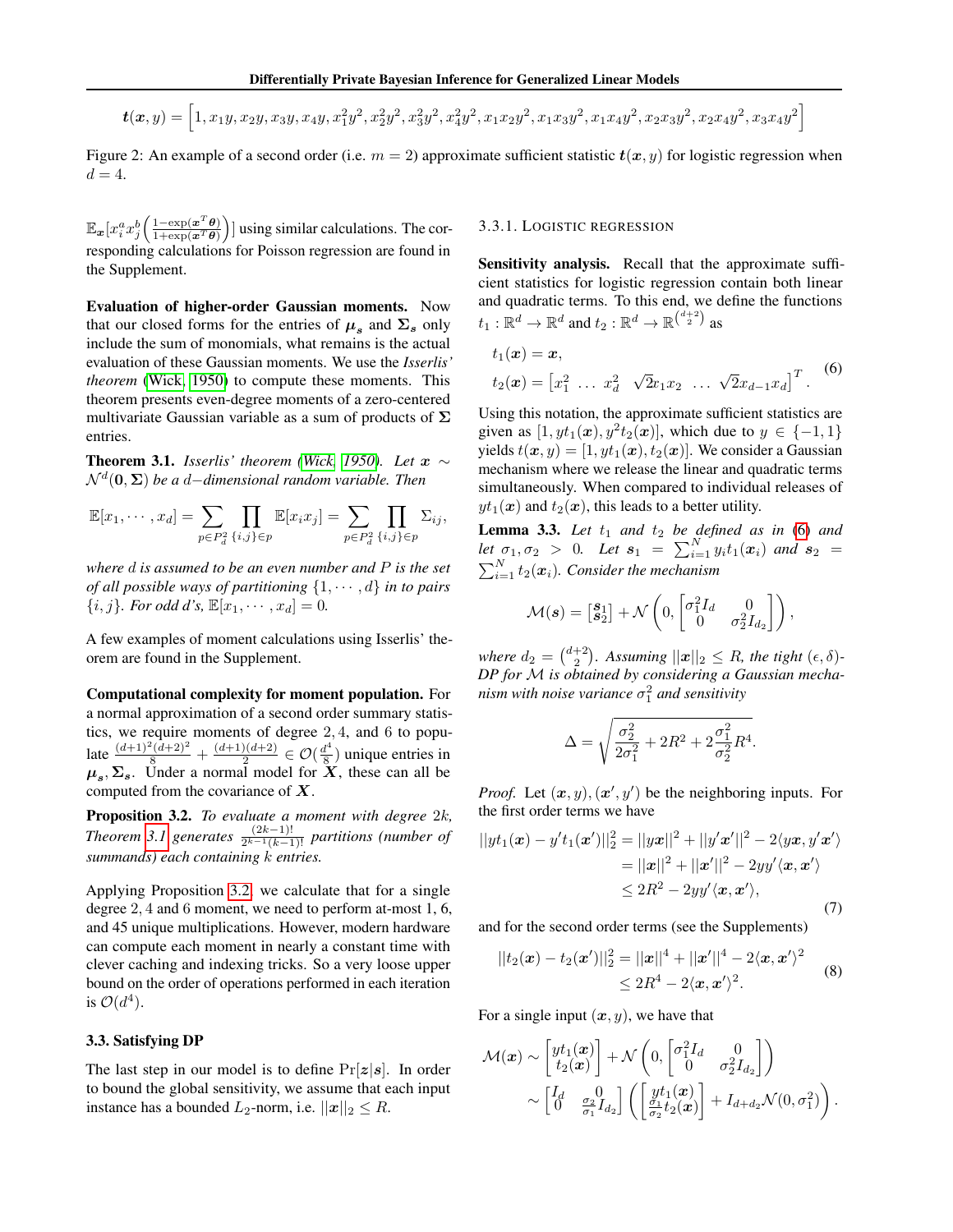The matrix  $\begin{bmatrix} I_d & 0 \\ 0 & \frac{\sigma_2}{\sigma_1} I_{d_2} \end{bmatrix}$  is a constant scaling and does not impact the sensitivity of  $M$ . After discarding it, we see that the equivalent mechanism is  $\mathcal{M}(x) = \begin{bmatrix} y t_1(x) \\ \frac{\sigma_1}{\sigma_2} t_2(x) \end{bmatrix} +$  $I_{d+d_2} \mathcal{N}(0, \sigma_1^2)$ . Define

$$
F(\boldsymbol{x},y) = \begin{bmatrix} \frac{yt_1(\boldsymbol{x})}{\sigma_1} \\ \frac{\sigma_1}{\sigma_2}t_2(\boldsymbol{x}) \end{bmatrix}.
$$

From  $(7)$  and  $(8)$  we see that for the sensitivity of the mechanism is given by,

$$
\Delta = \sqrt{||F(\mathbf{x}, y) - F(\mathbf{x}', y')||_2^2}
$$
  
 
$$
\leq \sqrt{-2ct^2 - 2yy't + 2cR^4 + 2R^2},
$$

where we denote  $c = \frac{\sigma_1^2}{\sigma_2^2}$ ,  $t = \langle x, x' \rangle$ . The bound has its maximum at  $t = -\frac{yy'}{2c}$ , which leads to the claim.

<span id="page-6-0"></span>**Corollary 3.4.** *In the special case*  $R = 1$  *and*  $\sigma_1 = \sigma_2 = \sigma$ *,* by Lemma [3.3,](#page-5-6) the optimal  $(\epsilon, \delta)$  is obtained by consider*ing the Gaussian mechanism with noise variance* σ <sup>2</sup> *and sensitivity*  $\Delta = \sqrt{4\frac{1}{2}}$ .

The general case. When using a higher order polynomial (i.e.  $m > 2$ ), each  $t_m(x)$  has to include all monomials of the form

$$
x_{i_1}^{k_1} \cdots x_{i_{m'}}^{k_{m'}}
$$

for all *combinations* of positive integers  $(k_1, \ldots, k_{m'})$  such that  $k_1 + \ldots k_{m'} = m$ . Multiplying each monomial with the multinomial coefficient  $\sqrt{\binom{m}{k_1,...,k_m\prime}}$  and assuming  $t_m(\boldsymbol{x})$ contains the monomials of order  $m$ , we find that (see the Supplements)

$$
||t_m(\bm{x}) - t_m(\bm{x}')||_2^2 = ||\bm{x}||^{2m} + ||\bm{x}'||^{2m} - 2\langle \bm{x}, \bm{x}' \rangle^m.
$$

Finding the sensitivity upper bounds can then be carried out as in the case  $m = 2$ . For example, adding Gaussian noise with covariance  $\sigma^2 I$  to all terms, we need to bound the sensitivity of the function  $[t_1(\boldsymbol{x})^T \dots t_m(\boldsymbol{x})^T]^T$  for which we have

$$
\Delta^2 \le \sum\nolimits_{i=1}^m 2R^{2i} - 2\langle \boldsymbol{x}, \boldsymbol{x}' \rangle^i.
$$

Maximum of the right hand side is found by minimising the polynomial  $\sum_{i=1}^{m} t^{i}$ . For example, for  $m = 6$ , we find that the upper bound is attained for  $\langle x, x' \rangle \approx -0.67$  and then  $\Delta \approx \sqrt{12.72}.$ 

#### 3.3.2. POISSON REGRESSION

In case of Poisson regression, in addition to  $t_1(x)$ and  $t_2(x)$ , sufficient statistics requires releasing  $y \in$ N<sup>≥0</sup>. Let  $s_1 = \sum_{i=1}^{N} t_1(x), s_2 = \sum_{i=1}^{N} t_2(x), s_3 =$  $\sum_{i=1}^{N} y_i t_1(\boldsymbol{x}_i), \boldsymbol{s}_4 = \sum_{i=1}^{N} y_i t_2(\boldsymbol{x}_i)$ . Similarly to Lemma [3.3,](#page-5-6) we can show the following:

**Lemma 3.5.** *Let*  $t_1, t_2$  *and*  $s_1, s_2, s_3, s_4$  *be defined as above and in* [\(6\)](#page-5-3) *and let*  $\sigma_1, \sigma_2, \sigma_3, \sigma_4 > 0$ *. Suppose*  $||x||_2 \leq R_x$  and  $y \leq R_y$ . Consider the mechanism

$$
\mathcal{M}(\boldsymbol{x}) = \begin{bmatrix} s_1 \\ s_2 \\ s_3 \\ s_4 \end{bmatrix} + \mathcal{N} \left( 0, \begin{bmatrix} \sigma_1^2 I_d & 0 & 0 & 0 \\ 0 & \sigma_2^2 I_{d_2} & 0 & 0 \\ 0 & 0 & \sigma_3^2 I_{d_1} & 0 \\ 0 & 0 & 0 & \sigma_4^2 I_{d_2} \end{bmatrix} \right).
$$

*Then, the tight*  $(\epsilon, \delta)$ -*DP for M is obtained by considering a Gaussian mechanism with noise variance* σ 2 <sup>1</sup> *and sensitivity*

$$
\Delta = \frac{2(c_2 + c_4)R_x^2 + c_3 + 1}{\sqrt{2(c_2 + c_4)}}
$$

,

*where*  $c_2 = \frac{\sigma_1^2}{\sigma_2^2}$ ,  $c_3 = \frac{\sigma_1^2}{\sigma_3^2} R_y^2$  and  $c_4 = \frac{\sigma_1^2}{\sigma_4^2} R_y^2$ .

*Proof.* Similar to Lemma [3.3,](#page-5-6) we consider mechanism M for a single input  $\{x, y\}.$ 

$$
\mathcal{M}(\pmb{x}) \sim \begin{bmatrix} t_1(\pmb{x}) \\ t_2(\pmb{x}) \\ yt_1(\pmb{x}) \\ yt_2(\pmb{x}) \end{bmatrix} + \mathcal{N} \begin{pmatrix} 0, \begin{bmatrix} \sigma_1^2 I_d & 0 & 0 & 0 \\ 0 & \sigma_2^2 I_{d_2} & 0 & 0 \\ 0 & 0 & \sigma_3^2 I_{d_1} & 0 \\ 0 & 0 & 0 & \sigma_4^2 I_{d_2} \end{bmatrix} \end{bmatrix}
$$

$$
\sim \begin{bmatrix} I_d & 0 & 0 & 0 \\ 0 & \frac{\sigma_2 I_d}{\sigma_1} & 0 & 0 \\ 0 & 0 & \frac{\sigma_3 I_d}{\sigma_1} & 0 \\ 0 & 0 & 0 & \frac{\sigma_4 I_d}{\sigma_1} \end{bmatrix} \left( \begin{bmatrix} t_1(\pmb{x}) \\ \frac{\sigma_1 t_2(\pmb{x})}{\sigma_2} \\ \frac{\sigma_1 y I_1(\pmb{x})}{\sigma_4} \end{bmatrix} + \mathcal{N}(0, \sigma_1^2 I) \right).
$$

Removing the constant scaling, we see that it is equivalent to consider the mechanism

$$
\mathcal{M}(\boldsymbol{x}) = \begin{bmatrix} t_1(\boldsymbol{x}) \\ \frac{\sigma_2}{\sigma_1} t_2(\boldsymbol{x}) \\ \frac{\sigma_1}{\sigma_3} y t_1(\boldsymbol{x}) \\ \frac{\sigma_3}{\sigma_4} y t_2(\boldsymbol{x}) \end{bmatrix} + \mathcal{N}(0, \sigma_1^2 I).
$$

Let  $\boldsymbol{x}, \boldsymbol{x}' \in \mathbb{R}^d$  such that  $||\boldsymbol{x}||_2 \leq R_x$  and  $||\boldsymbol{x}'||_2 \leq R_x$  be the neighboring inputs. Define

$$
F(\boldsymbol{x}) = \begin{bmatrix} t_1(\boldsymbol{x}) \\ \frac{\sigma_1}{\sigma_2} t_2(\boldsymbol{x}) \\ \frac{\sigma_1}{\sigma_3} y t_1(\boldsymbol{x}) \\ \frac{\sigma_1}{\sigma_4} y t_2(\boldsymbol{x}) \end{bmatrix}.
$$

Since

$$
||t_1(\boldsymbol{x}) - t_1(\boldsymbol{x}')||_2^2 = ||\boldsymbol{x}||^2 + ||\boldsymbol{x}'||^2 - 2\langle \boldsymbol{x}, \boldsymbol{x}' \rangle
$$
  
\n
$$
\leq 2R_x^2 - 2\langle \boldsymbol{x}, \boldsymbol{x}' \rangle,
$$
  
\n
$$
||t_2(\boldsymbol{x}) - t_2(\boldsymbol{x}')||_2^2 = ||\boldsymbol{x}||^4 + ||\boldsymbol{x}'||^4 - 2\langle \boldsymbol{x}, \boldsymbol{x}' \rangle^2
$$
  
\n
$$
\leq 2R_x^4 - 2\langle \boldsymbol{x}, \boldsymbol{x}' \rangle^2,
$$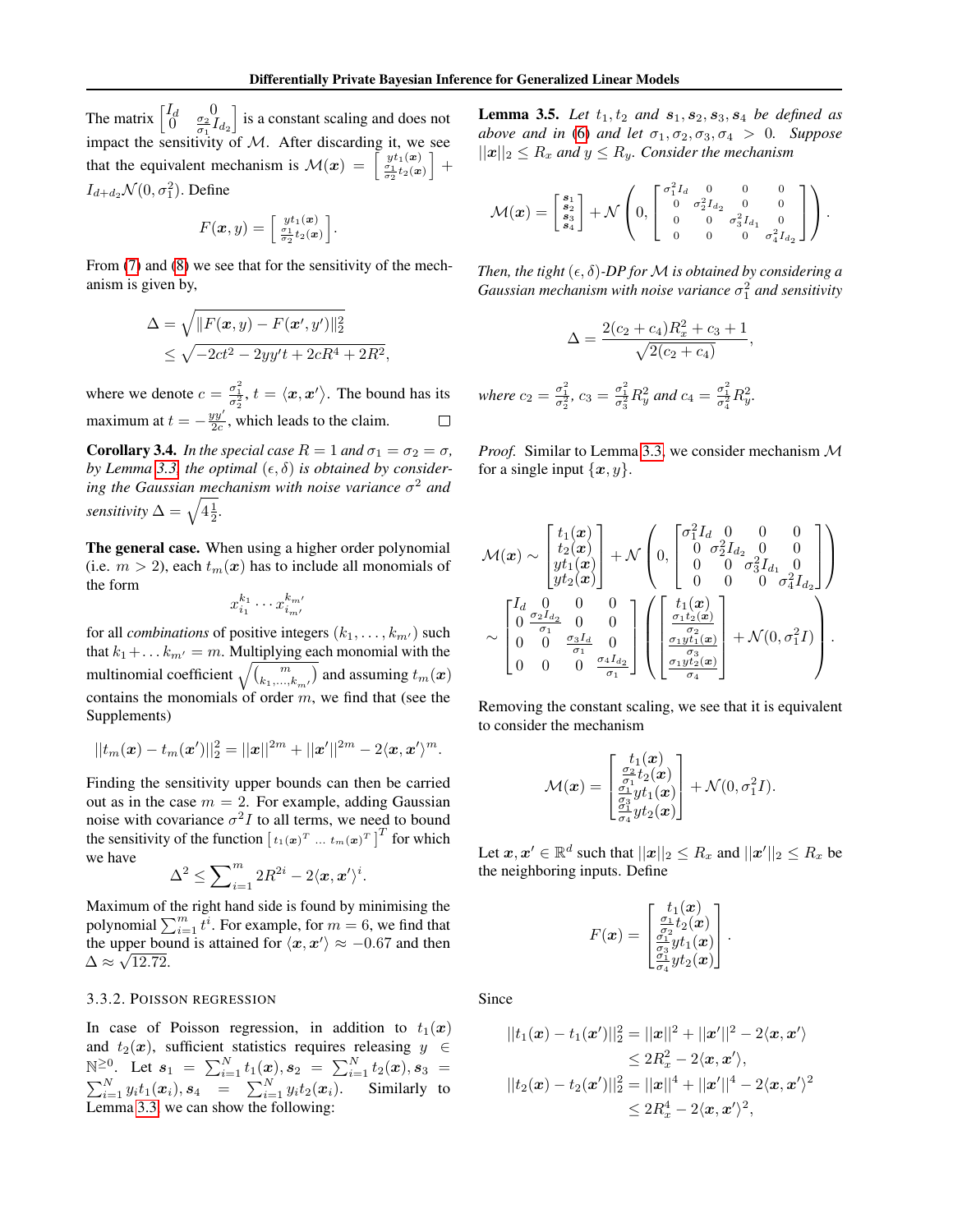,

 $\Box$ 

we have that

$$
||F(\mathbf{x}) - F(\mathbf{x}')||^2 = ||t_1(\mathbf{x}) - t_1(\mathbf{x}')||^2
$$
  
+  $\frac{\sigma_1^2}{\sigma_2^2} ||t_2(\mathbf{x}) - t_2(\mathbf{x}')||^2$   
+  $\frac{\sigma_1^2}{\sigma_3^2} ||yt_1(\mathbf{x}) - y't_1(\mathbf{x}')||^2$   
+  $\frac{\sigma_1^2}{\sigma_4^2} ||yt_2(\mathbf{x}) - y't_2(\mathbf{x}')||^2$   
 $\leq -2t + 2R_x^2 - 2c_2t^2 + 2c_2R_x^4$   
-  $2c_3t + 2c_3R_x^2 - 2c_4t^2 + 2c_4R_x^4$ 

where  $c_2 = \frac{\sigma_1^2}{\sigma_2^2}$ ,  $c_3 = \frac{\sigma_1^2}{\sigma_3^2} R_y^2$ ,  $c_4 = \frac{\sigma_1^2}{\sigma_4^2} R_y^2$  and  $t = \langle x, x' \rangle$ . The right hand side of this inequality has its maximum at

$$
t = -\frac{1 + c_3}{2(c_2 + c_4)}
$$

which shows that

$$
||F(\boldsymbol{x}) - F(\boldsymbol{x}')||^2 \leq \frac{(2(c_2 + c_4)R_x^2 + c_3 + 1)^2}{2(c_2 + c_4)}.
$$

This gives sensitivity bound of the claim.

**Corollary 3.6.** *In the special case*  $R_x = 1$  *and*  $\sigma_1 = \ldots =$  $\sigma_4 = \sigma$ , the optimal  $(\epsilon, \delta)$  is obtained by considering the *Gaussian mechanism with noise variance* σ <sup>2</sup> *and sensitivity*  $\Delta = \sqrt{4\frac{1}{2}(1+R_y^2)}$ .

# 4. Experiments

In this Section we present experiments on logistic regression. Additional experiments on Poisson regression are included in the Supplement.

### 4.1. Default settings and implementation

Throughout our experiments, we use the first two central moments of joint  $(X, y)$  as the summary statistics. Both noise-aware and non-private baseline models for logistic regression are specified in Stan [\(Carpenter et al., 2017\)](#page-10-16) using its Python interface. We use Stan's default *No-U-Turn* [\(Homan and Gelman, 2014\)](#page-10-17) sampler, which is a variant of Hamiltonian Monte Carlo. We run 4 Markov chains in parallel and discard the first 50% as warm-up samples. We fix  $R = 1$  to use Corollary [3.4.](#page-6-0) The Gelman-Rubin convergence statistic [\(Brooks and Gelman, 1998\)](#page-10-18) was consistently below 1.1 for all Stan experiments. For brevity we provide comparisons only for the  $\theta$ 's in our figures.

Datasets. We use Adult [\(Blake and Merz, 1998\)](#page-10-19) and Diabetes [\(Kahn, 1994\)](#page-11-15) datasets from UCI repository as these are standard and easy to explain. To reduce the training time

to be more manageable, we chose 6/13 and 14/20 features from Adult and Diabetes datasets. The selected features had a significant effect on the target variable.

Since error in the centralized model is proportional to  $\mathcal{O}(\frac{1}{N})$ , we do not want to attribute higher accuracy from our model to larger sample size  $(N)$ . Therefore, for the Adult dataset, we trained our model on randomly sampled 8000/40,000 records for a fair evaluation.

Setting priors for model parameters  $\theta$  and  $\Sigma$ . For the data covariance matrix  $\Sigma$  we gave a scaled LKJ [\(Lewandowski et al., 2009\)](#page-11-16) prior. We scale a positive definite correlation matrix from the LKJ correlation distribution of shape  $\eta = 2$  from both sides with a diagonal matrix with  $\mathcal{N}(0, 2.5)$  distributed diagonal entries. The probabilistic model is:

$$
\Omega \sim \text{LKJ}(2), \quad \tau \sim \mathcal{N}(\mathbf{0}, 2.5 \cdot \mathbf{I}),
$$
  

$$
\Sigma = \text{diag}(\tau) \, \Omega \, \text{diag}(\tau).
$$

In order to prevent the inference from sampling  $\theta$ 's with large magnitudes, we gave the regression coefficients' orientation a uniform prior, and the squared norm a truncated Chi-square prior. We treat the upper-bound for the truncation as a hyper-parameter, which was set to 2 or 3 times the square of non-private  $\theta$ 's norm. The exact probabilistic model is:

$$
\mathbf{p} \sim \mathcal{N}(\mathbf{0}, \mathbf{I}), \quad \rho \sim \chi^2(d)
$$

$$
\boldsymbol{\theta} = \sqrt{\max(\rho, s)} \frac{\mathbf{p}}{||\mathbf{p}||_2}.
$$

In reality, the upper bound  $s$  could be obtained in a DP way or its approximate value could be known from domain expertise. The question of designing a better prior that does not require such truncation bound is left as a future exercise.

Private Baseline. We compare our method with a Python implementation of general-purpose DP posterior inference DP-SGLD [\(Wang et al., 2015;](#page-11-11) [Li et al., 2019b\)](#page-11-17), using the Fourier accountant [\(Koskela et al., 2020\)](#page-11-18) for tight DP accounting. In each iteration, DP-SGLD samples a mini-batch of records and perturb the aggregated (and clipped) gradients of the posterior distribution. Updated weights at the end of each iteration can be treated as posterior samples. The total privacy budget in DP-SGLD scales proportional to the number of iterations, whereas, we only pay a small upfront privacy cost for perturbing the sum of sufficient statistics and enjoy posterior samples for free. DP-SGLD may provide unsatisfactory utility for strong privacy parameters regimes because the noise (which is already quite large for smaller privacy budgets) is further amplified due to uncertainty induced by batch sub-sampling, destroying signal certainty induced by batch sub-sampling, destroying signal<br>in the gradients. We run DP-SGLD with batch-size  $\sqrt{N}$  (as suggested by [Abadi et al., 2016\)](#page-10-6) for 10,000 iterations and discard the first 6000 samples as burn-in.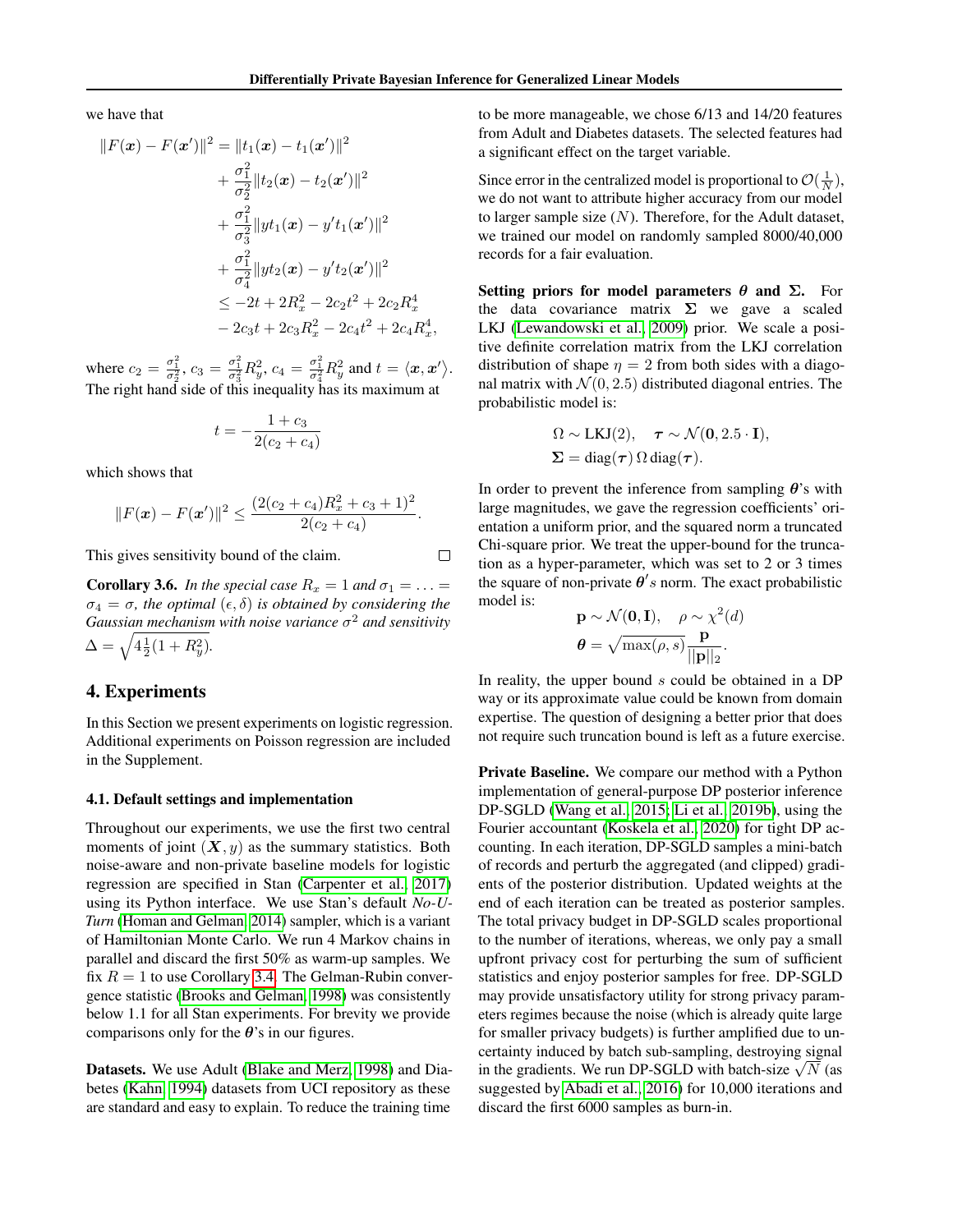Differentially Private Bayesian Inference for Generalized Linear Models

<span id="page-8-0"></span>

Figure 3: Comparison of differentially private posteriors from our model (blue) and DP-SGLD (black) with non-private posteriors for  $\theta$  for the UCI Diabetes [\(Kahn, 1994\)](#page-11-15) dataset ( $N = 758$ ) for  $\epsilon = 0.1$ ,  $\delta = 10^{-5}$  (top) and  $\epsilon = 0.3$ ,  $\delta = 10^{-5}$ (bottom) after 10, 000 iterations. The batch size and the learning rate chosen for DP-SGLD were 28 and 10<sup>−</sup><sup>1</sup> . The posteriors from DP-SGLD are more biased and either exhibit a much higher variance or fail to quantify the expected uncertainty.

#### 4.2. Posterior recovery

We trained our logistic regression model on 8000 preprocessed random records from the UCI Adult dataset with features age, workclass, education, martial-status, occupation, relationship, and gender to predict whether a person's income exceeds \$50k. Furthermore, we also train on abridged version of a much smaller pre-processed UCI Diabetes dataset with dimensions age, number of pregnancies, diabetes pedigree function, and insulin levels to predict whether a person has diabetes or not. Figures [3](#page-8-0) and [4](#page-9-0) illustrate the outcome of these experiments for DP parameters in a strong-privacy regime. We verify that for both datasets, private posteriors from our model are close to the non-private posteriors. The posteriors obtained from DP-SGLD are highly variable, ranging from highly biased to hugely underconfident to massively overconfident.

Looking at inference of statistical significance of regression coefficients based on zero not being included in the high probability intervals, extra noise from DP causes DP-GLM to just miss significance at  $\epsilon = 0.3$  with Diabetes (Figure [3\)](#page-8-0) but perfectly match non-private results at  $\epsilon = 0.1$  with Adult (Figure [4\)](#page-9-0). DP-SGLD results are highly unstable.

## 4.3. Varying privacy requirements

We now test the accuracy of our methods against a verity of privacy settings. Figure [5](#page-9-1) compares the posterior empirical cumulative distribution functions (CDFs) of private and nonprivate  $\theta$ 's for a synthetic dataset with a randomly sampled positive definite non-identity co-variance matrix with true  $\theta$ as  $[-0.9, -0.5, 0.3]$ . We see that the private and non-private CDFs are almost overlapping for  $\epsilon > 0.1$ . In the rightmost column, we additionally plot the Kolmogorov-Smirnov scores (maximum absolute difference between two CDFs) for 10 equally spaced  $\epsilon$  values in the range [0.001,1.1]. Once again, we note a general non-increasing trend.

These results demonstrate that our model is accurate for datasets with small true  $\theta$ 's for moderate to large sample sizes even when privacy requirements are strict.

# 5. Limitations

In additional internal experiments on synthetic datasets, we studied accuracy as a function of  $L_2$ -norm of true  $\theta$ , fixing other parameters, and found that the accuracy decreases sharply when  $||\boldsymbol{\theta}||_2 \geq 3$ , when using the proposed approxi-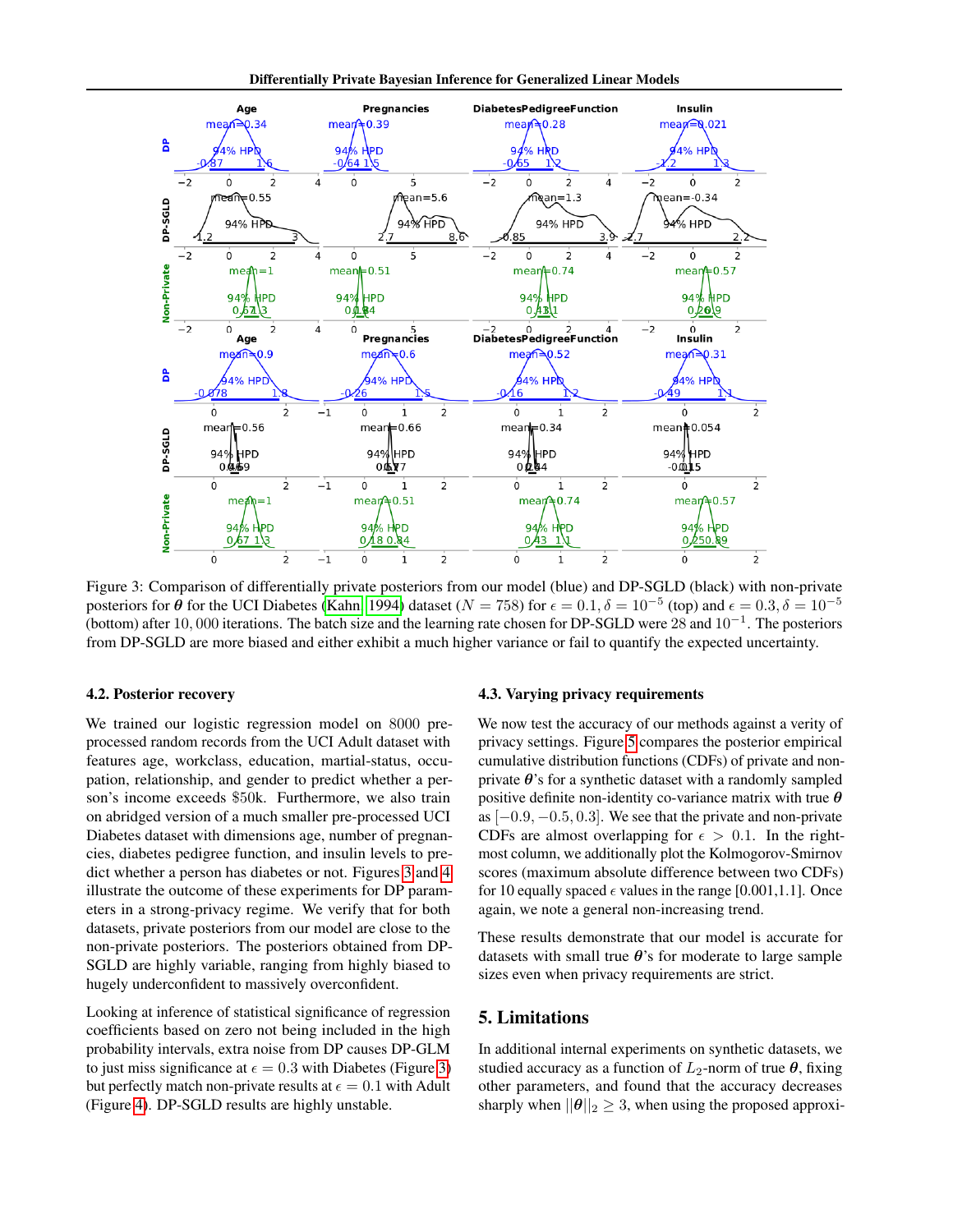Differentially Private Bayesian Inference for Generalized Linear Models

<span id="page-9-0"></span>

Figure 4: Comparison of differentially private posteriors from our model (DP) and DP-SGLD with non-private posteriors for  $\theta$  for randomly sampled 8000 records in the UCI Adult dataset [\(Blake and Merz, 1998\)](#page-10-19) for  $\epsilon = 0.1, \delta = 10^{-5}$  after 10,000 iterations. The batch size and the learning rate chosen for DP-SGLD were 89 and 10−<sup>2</sup> . DP-SGLD posteriors are biased and overestimate the uncertainty even at such large sample size.

<span id="page-9-1"></span>

Figure 5: Comparison of differentially private and non-private empirical CDFs for  $\theta$ 's posteriors for a synthetic dataset with  $N = 1000$  after 30,000 iterations and 20 repetitions while fixing  $\delta = 10^{-5}$  for various  $\epsilon$  values. The rightmost column shows the Kolmogorov-Smirnov scores between non-private and private empirical CDFs for various  $\epsilon$  values.

mations. We suspect this is due the truncation in the Taylor series, used to reduce the computational complexity. The bound on theta norm essentially means that the predicted probabilities can differ by at most a modest number of logistic units. While this may sound limiting, it may not be a serious issue for real datasets, where the signal is not very strong. With a proper prior, the model would most likely simply underfit in such cases. The implications on inference of the signs of the regression coefficients would also likely be limited.

# 6. Concluding Remarks

This work formulates a noise-aware model for GLMs for performing DP Bayesian inference and demonstrates its efficacy for datasets with regression coefficients of small magnitudes. Our method combines a normal approximation based on the central limit theorem with moment matching for perturbed low order data moments. We carry out a sensitivity analysis for the DP mechanisms which gives tight bounds and leads to high utility. This is also reflected in the experimental results on the logistic regression. Our

sensitivity analysis also shows that we can increase utility by simultaneously releasing the linear and quadratic terms. Since computation of approximate sufficient statistics is a transformation of data, it seems possible to develop similar noise-aware models in distributed learning scenarios such as federated learning [\(Kairouz et al., 2021\)](#page-11-19) and local differential privacy [\(Cormode et al., 2018\)](#page-10-20).

### Acknowledgements

This work was sponsored by the Academy of Finland; Grants 325573, 325572, 313124, 335516, and Flagship programme: Finnish Center for Artificial Intelligence, FCAI, as well as by the Strategic Research Council at the Academy of Finland (Grant 336032). We are grateful to the Aalto Science-IT project for their computational resources. We also wish to thank Daniel Sheldon for useful discussions and for the suggestion to use the PASS-GLM framework.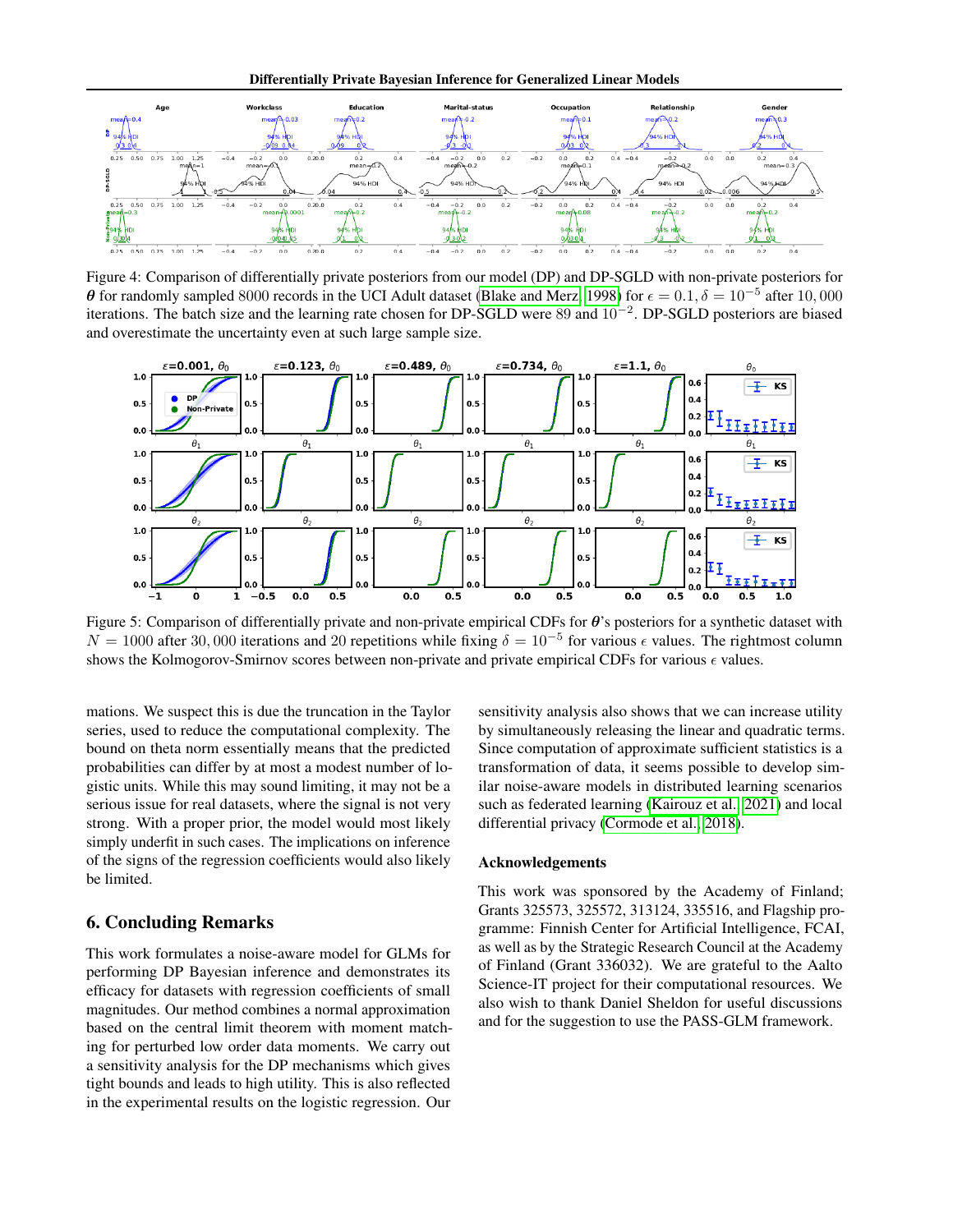# References

- <span id="page-10-6"></span>Abadi, M., Chu, A., Goodfellow, I. J., McMahan, H. B., Mironov, I., Talwar, K., and Zhang, L. (2016). Deep learning with differential privacy. In *Proceedings of the 2016 ACM SIGSAC Conference on Computer and Communications Security, 2016*, pages 308–318. ACM.
- <span id="page-10-14"></span>Balle, B. and Wang, Y. (2018). Improving the Gaussian mechanism for differential privacy: Analytical calibration and optimal denoising. In Dy, J. G. and Krause, A., editors, *Proceedings of the 35th International Conference on Machine Learning, ICML 2018*, volume 80 of *Proceedings of Machine Learning Research*, pages 403–412. PMLR.
- <span id="page-10-8"></span>Barrientos, A. F., Reiter, J. P., Machanavajjhala, A., and Chen, Y. (2019). Differentially private significance tests for regression coefficients. *Journal of Computational and Graphical Statistics*, 28(2):440–453.
- <span id="page-10-5"></span>Bassily, R., Smith, A. D., and Thakurta, A. (2014). Private empirical risk minimization: Efficient algorithms and tight error bounds. In *55th IEEE Annual Symposium on Foundations of Computer Science, FOCS 2014*, pages 464–473. IEEE Computer Society.
- <span id="page-10-1"></span>Bernstein, G. and Sheldon, D. R. (2018). Differentially private Bayesian inference for exponential families. In *Advances in Neural Information Processing Systems 31: Annual Conference on Neural Information Processing Systems 2018, NeurIPS 2018,*, pages 2924–2934.
- <span id="page-10-2"></span>Bernstein, G. and Sheldon, D. R. (2019). Differentially private Bayesian linear regression. In *Advances in Neural Information Processing Systems 32: Annual Conference on Neural Information Processing Systems 2019, NeurIPS 2019*, pages 523–533.
- <span id="page-10-19"></span>Blake, C. and Merz, C. (1998). UCI machine learning repository.
- <span id="page-10-18"></span>Brooks, S. P. and Gelman, A. (1998). General methods for monitoring convergence of iterative simulations. *Journal of Computational and Graphical Statistics*, 7(4):434–455.
- <span id="page-10-16"></span>Carpenter, B., Gelman, A., Hoffman, M., Lee, D., Goodrich, B., Betancourt, M., Brubaker, M., Guo, J., Li, P., and Riddell, A. (2017). Stan: A probabilistic programming language. *Journal of Statistical Software, Articles*, 76(1):1– 32.
- <span id="page-10-3"></span>Chaudhuri, K., Monteleoni, C., and Sarwate, A. D. (2011). Differentially private empirical risk minimization. *J. Mach. Learn. Res.*, 12:1069–1109.
- <span id="page-10-20"></span>Cormode, G., Jha, S., Kulkarni, T., Li, N., Srivastava, D., and Wang, T. (2018). Privacy at scale: Local differential privacy in practice. Tutorial at SIGMOD and KDD.
- <span id="page-10-12"></span>Dimitrakakis, C., Nelson, B., Mitrokotsa, A., and Rubinstein, B. I. (2014). Robust and private Bayesian inference. In *International Conference on Algorithmic Learning Theory*, pages 291–305. Springer.
- <span id="page-10-0"></span>Dwork, C., McSherry, F., Nissim, K., and Smith, A. D. (2006). Calibrating noise to sensitivity in private data analysis. In Halevi, S. and Rabin, T., editors, *Theory of Cryptography, Third Theory of Cryptography Conference, TCC 2006, 2006, Proceedings*, volume 3876 of *Lecture Notes in Computer Science*, pages 265–284. Springer.
- <span id="page-10-7"></span>Dwork, C. and Smith, A. D. (2010). Differential privacy for statistics: What we know and what we want to learn. *J. Priv. Confidentiality*, 1(2).
- <span id="page-10-10"></span>Foulds, J., Geumlek, J., Welling, M., and Chaudhuri, K. (2016). On the theory and practice of privacy-preserving Bayesian data analysis. In *Proceedings of the Thirty-Second Conference on Uncertainty in Artificial Intelligence*, UAI'16, pages 192–201.
- <span id="page-10-13"></span>Heikkilä, M. A., Jälkö, J., Dikmen, O., and Honkela, A. (2019). Differentially private Markov chain Monte Carlo. In *Advances in Neural Information Processing Systems 32: Annual Conference on Neural Information Processing Systems 2019, NeurIPS 2019*, pages 4115–4125.
- <span id="page-10-17"></span>Homan, M. D. and Gelman, A. (2014). The no-u-turn sampler: Adaptively setting path lengths in Hamiltonian Monte Carlo. *J. Mach. Learn. Res.*, 15(1):1593–1623.
- <span id="page-10-11"></span>Honkela, A., Das, M., Nieminen, A., Dikmen, O., and Kaski, S. (2018). Efficient differentially private learning improves drug sensitivity prediction. *Biology direct*, 13(1):1.
- <span id="page-10-15"></span>Huggins, J. H., Adams, R. P., and Broderick, T. (2017). PASS-GLM: polynomial approximate sufficient statistics for scalable Bayesian GLM inference. In *Advances in Neural Information Processing Systems 30: Annual Conference on Neural Information Processing Systems 2017, 4-9 December 2017*, pages 3611–3621.
- <span id="page-10-4"></span>Iyengar, R., Near, J. P., Song, D., Thakkar, O., Thakurta, A., and Wang, L. (2019). Towards practical differentially private convex optimization. In *2019 IEEE Symposium on Security and Privacy (SP)*, pages 299–316.
- <span id="page-10-9"></span>Jain, P. and Thakurta, A. G. (2014). (near) dimension independent risk bounds for differentially private learning. In *Proceedings of the 31th International Conference on Machine Learning, ICML 2014*, volume 32 of *JMLR Workshop and Conference Proceedings*, pages 476–484. JMLR.org.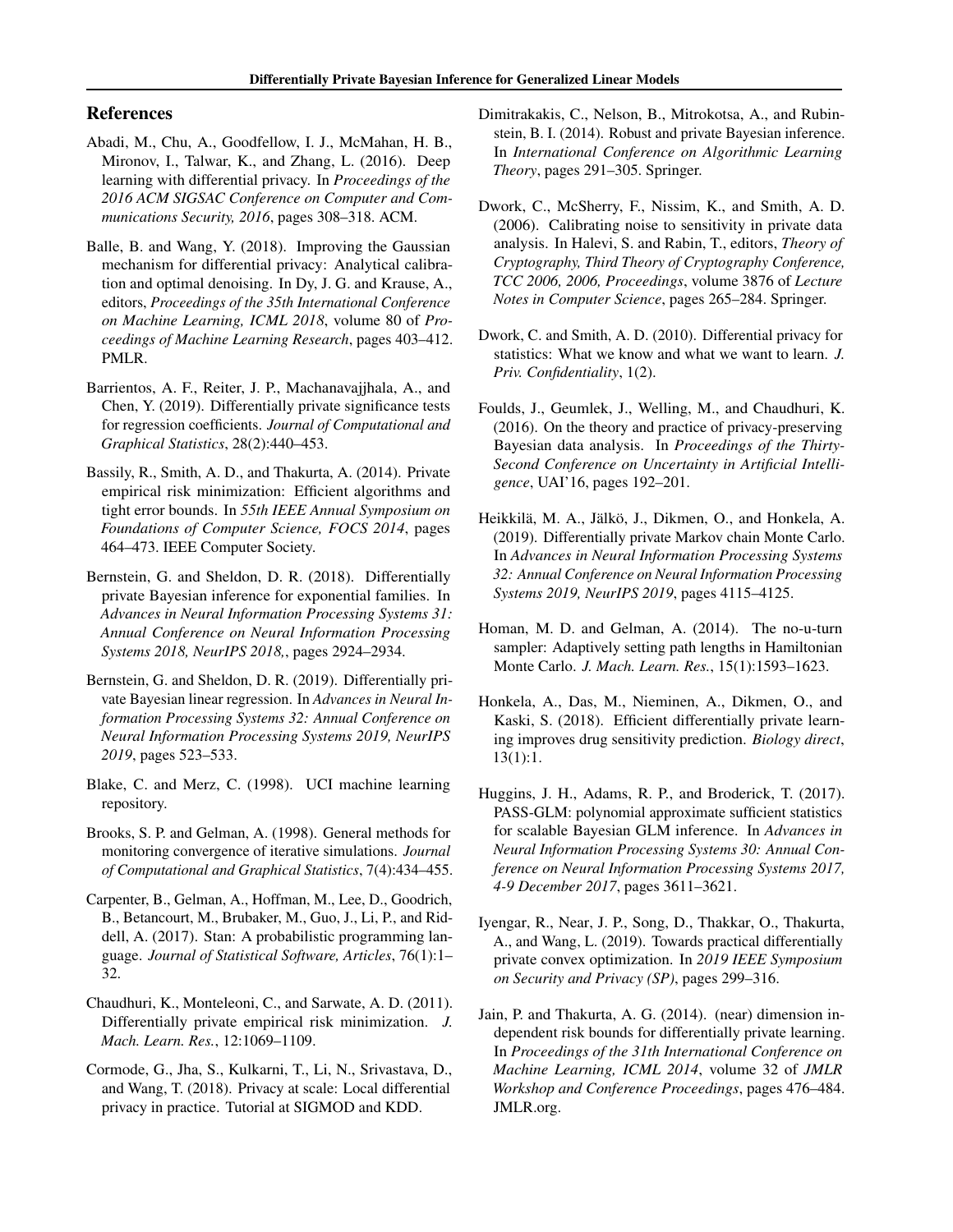<span id="page-11-13"></span>Jälkö, J., Dikmen, O., and Honkela, A. (2017). Differentially private variational inference for non-conjugate models. In *Uncertainty in Artificial Intelligence 2017, Proceedings of the 33rd Conference (UAI),*.

<span id="page-11-15"></span>Kahn, M. (1994). UCI machine learning repository.

- <span id="page-11-19"></span>Kairouz, P., McMahan, H. B., Avent, B., Bellet, A., Bennis, M., Bhagoji, A. N., Bonawitz, K., Charles, Z., Cormode, G., Cummings, R., D'Oliveira, R. G. L., Rouayheb, S. E., Evans, D., Gardner, J., Garrett, Z., Gascón, A., Ghazi, B., Gibbons, P. B., Gruteser, M., Harchaoui, Z., He, C., He, L., Huo, Z., Hutchinson, B., Hsu, J., Jaggi, M., Javidi, T., Joshi, G., Khodak, M., Konečný, J., Korolova, A., Koushanfar, F., Koyejo, S., Lepoint, T., Liu, Y., Mittal, P., Mohri, M., Nock, R., Ozgür, A., Pagh, R., Raykova, M., Qi, H., Ramage, D., Raskar, R., Song, D., Song, W., Stich, S. U., Sun, Z., Suresh, A. T., Tramer, F., Vepakomma, P., ` Wang, J., Xiong, L., Xu, Z., Yang, Q., Yu, F. X., Yu, H., and Zhao, S. (2021). Advances and open problems in federated learning. In *Foundations and Trends in Machine Learning*.
- <span id="page-11-0"></span>Kifer, D. and Machanavajjhala, A. (2011). No free lunch in data privacy. In *Proceedings of the 2011 ACM SIG-MOD International Conference on Management of Data*, SIGMOD '11, page 193–204. Association for Computing Machinery.
- <span id="page-11-6"></span>Kifer, D., Smith, A. D., and Thakurta, A. (2012). Private convex optimization for empirical risk minimization with applications to high-dimensional regression. In *COLT 2012 - The 25th Annual Conference on Learning Theory*, volume 23 of *JMLR Proceedings*, pages 25.1–25.40. JMLR.org.
- <span id="page-11-18"></span>Koskela, A., Jälkö, J., and Honkela, A. (2020). Computing tight differential privacy guarantees using FFT. In *The 23rd International Conference on Artificial Intelligence and Statistics, AISTATS 2020,*, volume 108 of *Proceedings of Machine Learning Research*, pages 2560–2569. PMLR.
- <span id="page-11-16"></span>Lewandowski, D., Kurowicka, D., and Joe, H. (2009). Generating random correlation matrices based on vines and extended onion method. *Journal of Multivariate Analysis*,  $100(9)$ :1989 – 2001.
- <span id="page-11-12"></span>Li, B., Chen, C., Liu, H., and Carin, L. (2019a). On connecting stochastic gradient MCMC and differential privacy. In *The 22nd International Conference on Artificial Intelligence and Statistics, AISTATS, 2019*, volume 89 of *Proceedings of Machine Learning Research*, pages 557– 566. PMLR.
- <span id="page-11-17"></span>Li, B., Chen, C., Liu, H., and Carin, L. (2019b). On connecting stochastic gradient MCMC and differential privacy. In

*Proceedings of Machine Learning Research*, volume 89 of *Proceedings of Machine Learning Research*, pages 557–566. PMLR.

- <span id="page-11-2"></span>McSherry, F. and Mironov, I. (2009). Differentially private recommender systems: Building privacy into the Netflix prize contenders. In IV, J. F. E., Fogelman-Soulie, F., ´ Flach, P. A., and Zaki, M. J., editors, *Proceedings of the 15th ACM SIGKDD International Conference on Knowledge Discovery and Data Mining 2009*, pages 627–636. ACM.
- <span id="page-11-14"></span>Nelder, J. A. and Wedderburn, R. W. M. (1972). Generalized linear models. *Journal of the Royal Statistical Society. Series A (General)*, 135(3):370–384.
- <span id="page-11-10"></span>Park, M., Foulds, J., Chaudhuri, K., and Welling, M. (2020). Variational Bayes in private settings (VIPS). *Journal of Artificial Intelligence Research*, 68:109–157.
- <span id="page-11-7"></span>Pihur, V., Korolova, A., Liu, F., Sankuratripati, S., Yung, M., Huang, D., and Zeng, R. (2018). Differentiallyprivate "draw and discard" machine learning. *CoRR*, abs/1807.04369.
- <span id="page-11-4"></span>Sheffet, O. (2017). Differentially private ordinary least squares. In *Proceedings of the 34th International Conference on Machine Learning*.
- <span id="page-11-1"></span>Smith, A. (2008). Efficient, differentially private point estimators. *CoRR*, abs/0809.4794.
- <span id="page-11-3"></span>Vu, D. and Slavkovic, A. (2009). Differential privacy for clinical trial data: Preliminary evaluations. In *Data Mining Workshops, 2009. ICDMW'09. IEEE International Conference on*, pages 138–143. IEEE.
- <span id="page-11-8"></span>Wang, D., Chen, C., and Xu, J. (2019). Differentially private empirical risk minimization with non-convex loss functions. In *Proceedings of the 36th International Conference on Machine Learning, ICML 2019*, volume 97 of *Proceedings of Machine Learning Research*, pages 6526–6535. PMLR.
- <span id="page-11-9"></span>Wang, D., Zhang, H., Gaboardi, M., and Xu, J. (2021). Estimating smooth GLM in non-interactive local differential privacy model with public unlabeled data. In *Algorithmic Learning Theory, 16-19 March 2021, Virtual Conference, Worldwide*, volume 132 of *Proceedings of Machine Learning Research*, pages 1207–1213. PMLR.
- <span id="page-11-5"></span>Wang, Y.-X. (2018). Revisiting differentially private linear regression: optimal and adaptive prediction & estimation in unbounded domain. In *Conference on Uncertainty in Artificial Intelligence (UAI)*.
- <span id="page-11-11"></span>Wang, Y.-X., Fienberg, S., and Smola, A. (2015). Privacy for free: Posterior sampling and stochastic gradient Monte